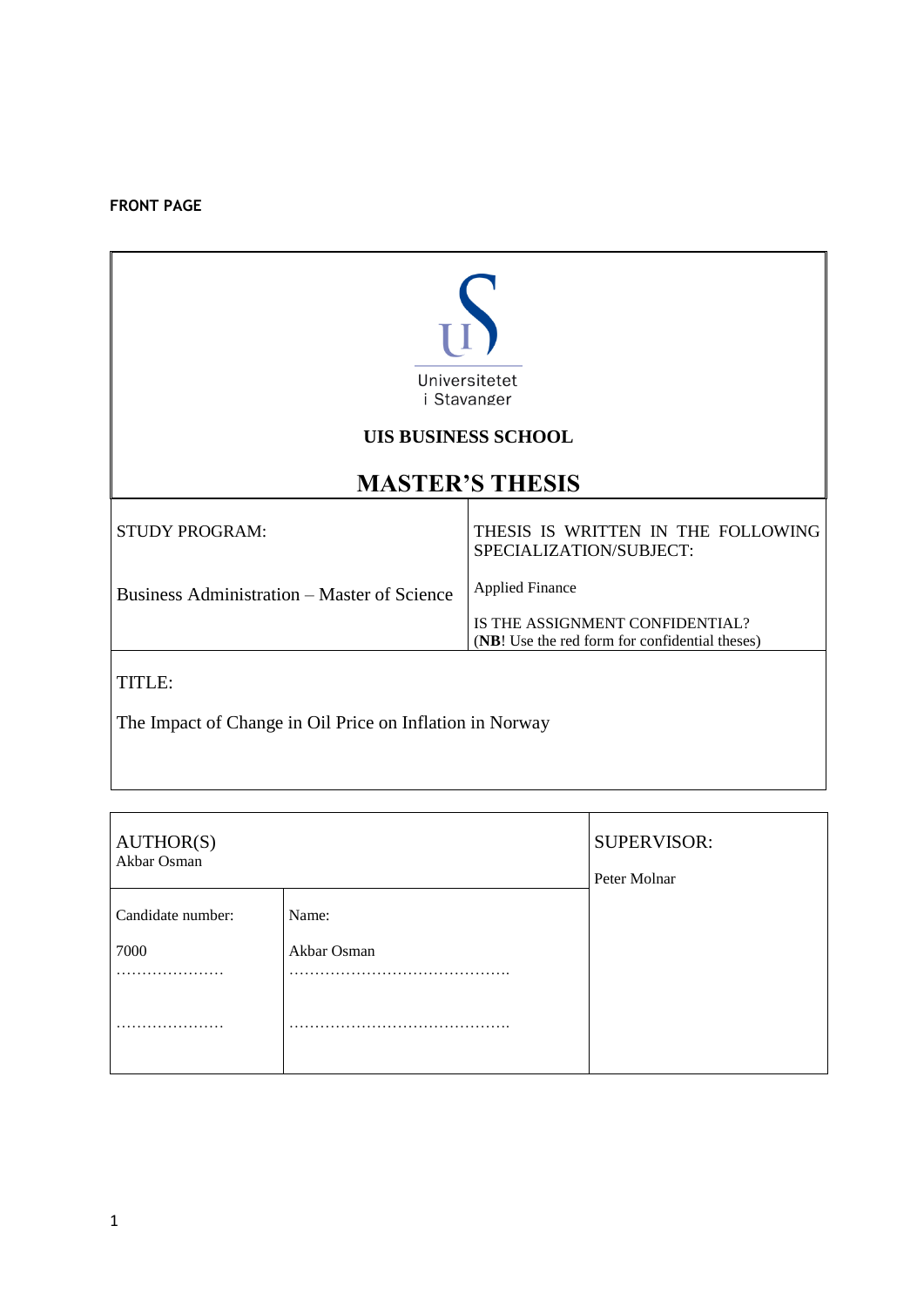# *The Impact of Change in Oil Price on*

# *Inflation in Norway*

*(Master thesis)* 

Universitetet I Stavanger - UIS Business School

*Akbar Osman*

Candidate nr: 7000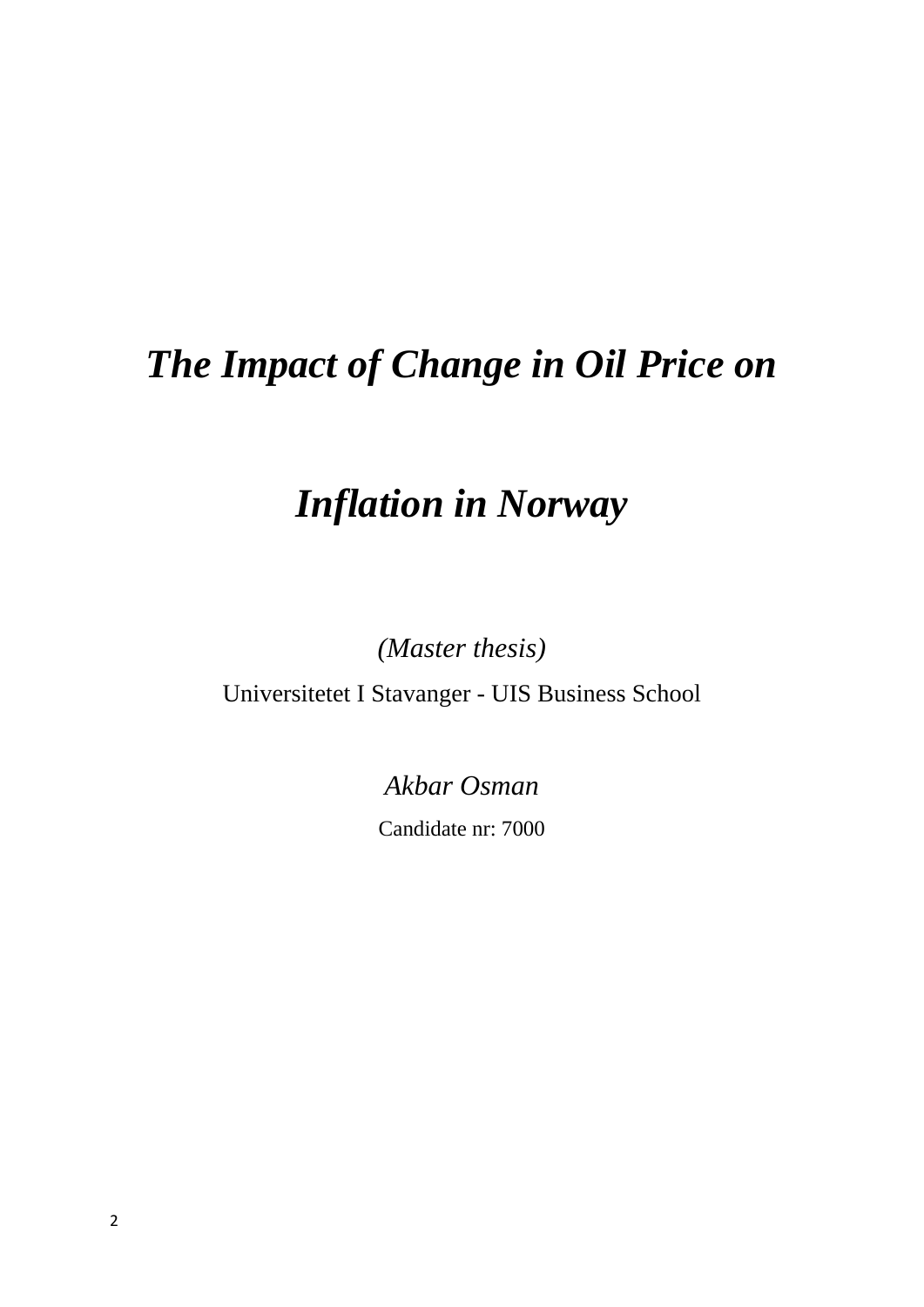### *Abstract*

In this thesis, I investigated the effect of oil price fluctuation on consumer price inflation in Norway. I applied the vector autoregression (VAR) model – one of the most popular approach in macroeconomic multivariate time series analysis. I added interest rate and exchange rate to the model in addition to oil price and consumer price index. I collected monthly data for a sample period from 2001 to 2016, also 180 observation for each variable. I conducted Granger causality test beside VAR in order to detect short run causality from oil price to inflation. The results indicated that change in oil price has indeed caused change in inflation in the short run, but the effect is very limited. I conducted stability test and system was stable. There is no autocorrelation, but the normality test shows that residuals are not normally distributed. It implies that model has some weaknesses, therefore, results need cautious consideration.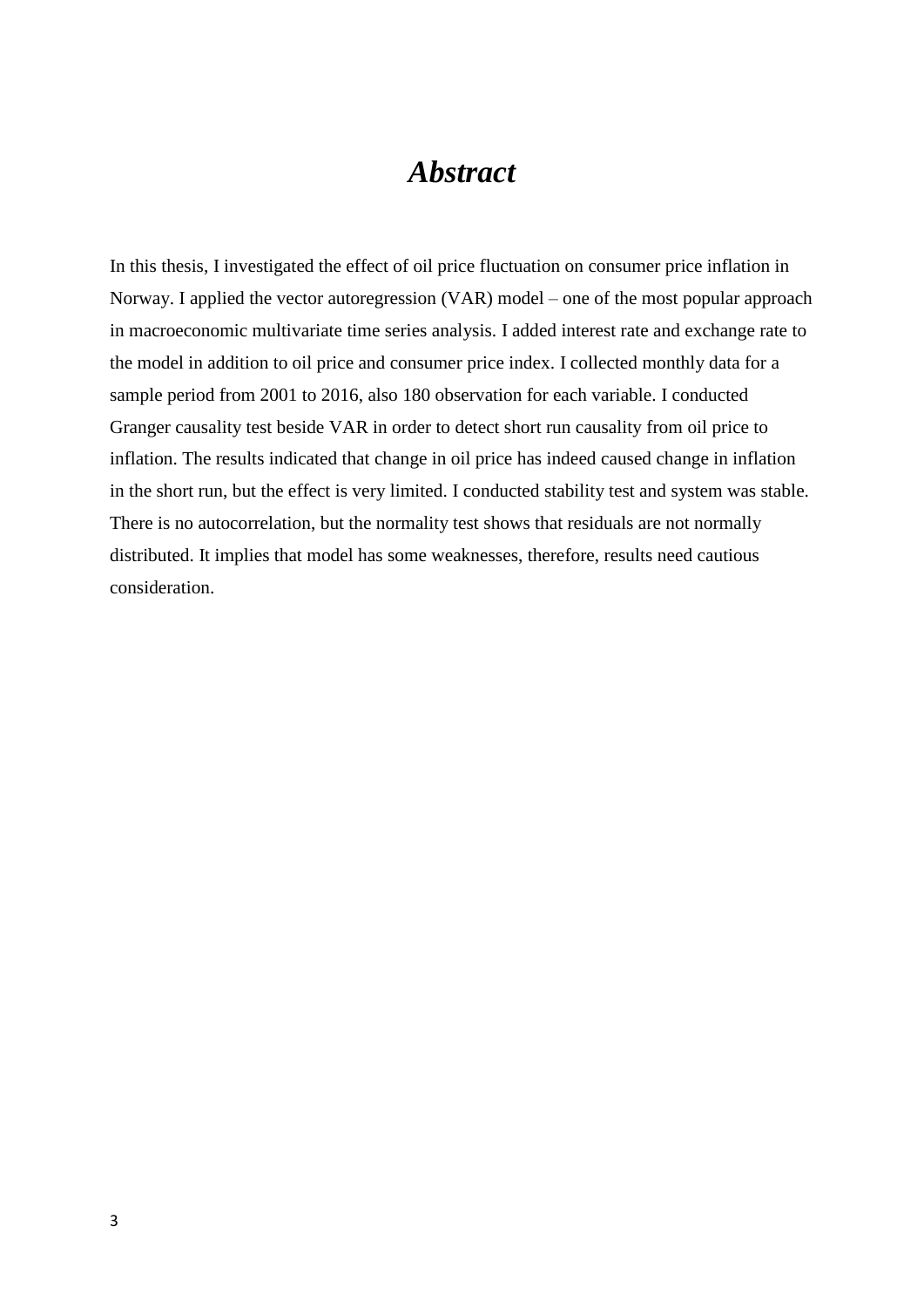### Contents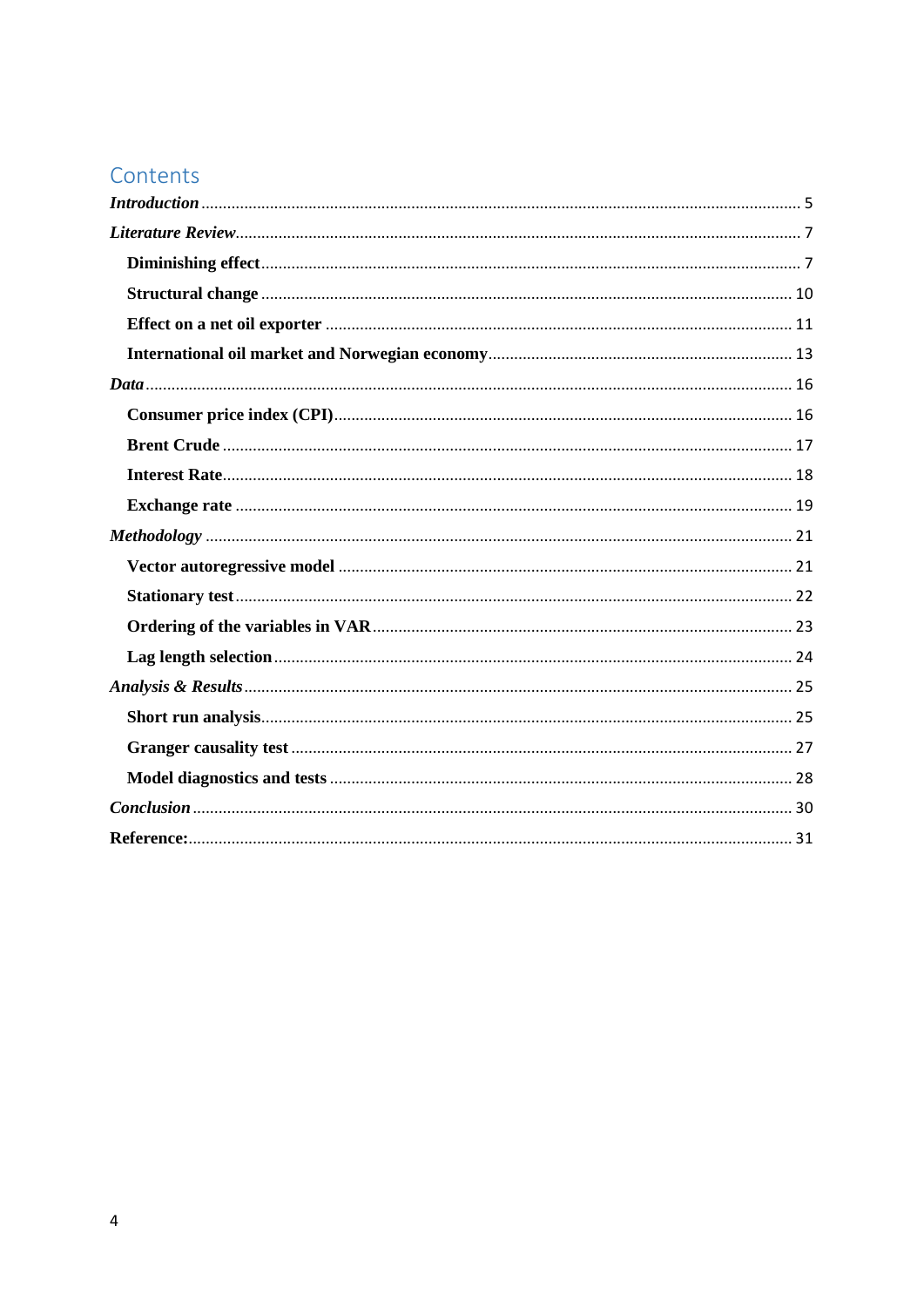### <span id="page-4-0"></span>*Introduction*

The crude oil was arguably the most important commodity in the last century and still is the main driving force of both domestic and international economy. After the industrial revolution especially post World War II, the share of oil and oil refinery products become more and more significant both in industry and household consumption. Hence the macroeconomic indicators of main industrial economies around the world became more sensitive to the international price movement of oil. The relationship between oil price change and inflation has been an interesting topic and widely discussed among academics as well as policymakers. The oil crisis in 1970s has significantly affected some of the largest oil dependent countries at that time, but there are various studies which came to different conclusions regarding to the effect in the long run. However, since the oil shock both economists and decision makers in the industrial world suggested and took different measures in order to constrain the effect of oil price change on inflation and economy as a whole. These measures include diversifying energy source, improving productivity and efficiency of oil consumption and oil refinery production … and so on.

This trend leads to re-consideration of the relation between oil price change and inflation. Academics who did research on this subject in recent years are mostly agreed upon that the impact of oil price on inflation and other macroeconomic factors are quite limited and become less significant over time. Most of the researches using data from United States and some major European economies such as Germany, France and Spain. Very few of these kinds of researches include Norway and other Scandinavian economies, but the main focus is still on US and EU.

In this paper we will primarily focus on Norwegian economy and study how the oil price change affects the inflation in Norway. We believe that this study will contribute to better understanding the impact of international oil price on inflation in the context of Norwegian economy which is a major oil exporter. In addition to that, policymakers are always interested in controlling and affecting the inflation in an attempt to create economic stability and lay the foundation to the future growth and prosperity. The oil exports contribute significant part of the Norwegian national income and the exchange rate of the Norwegian krone (NOK) seems to be correlated with oil price. Therefore, we hope that this study will help both fiscal and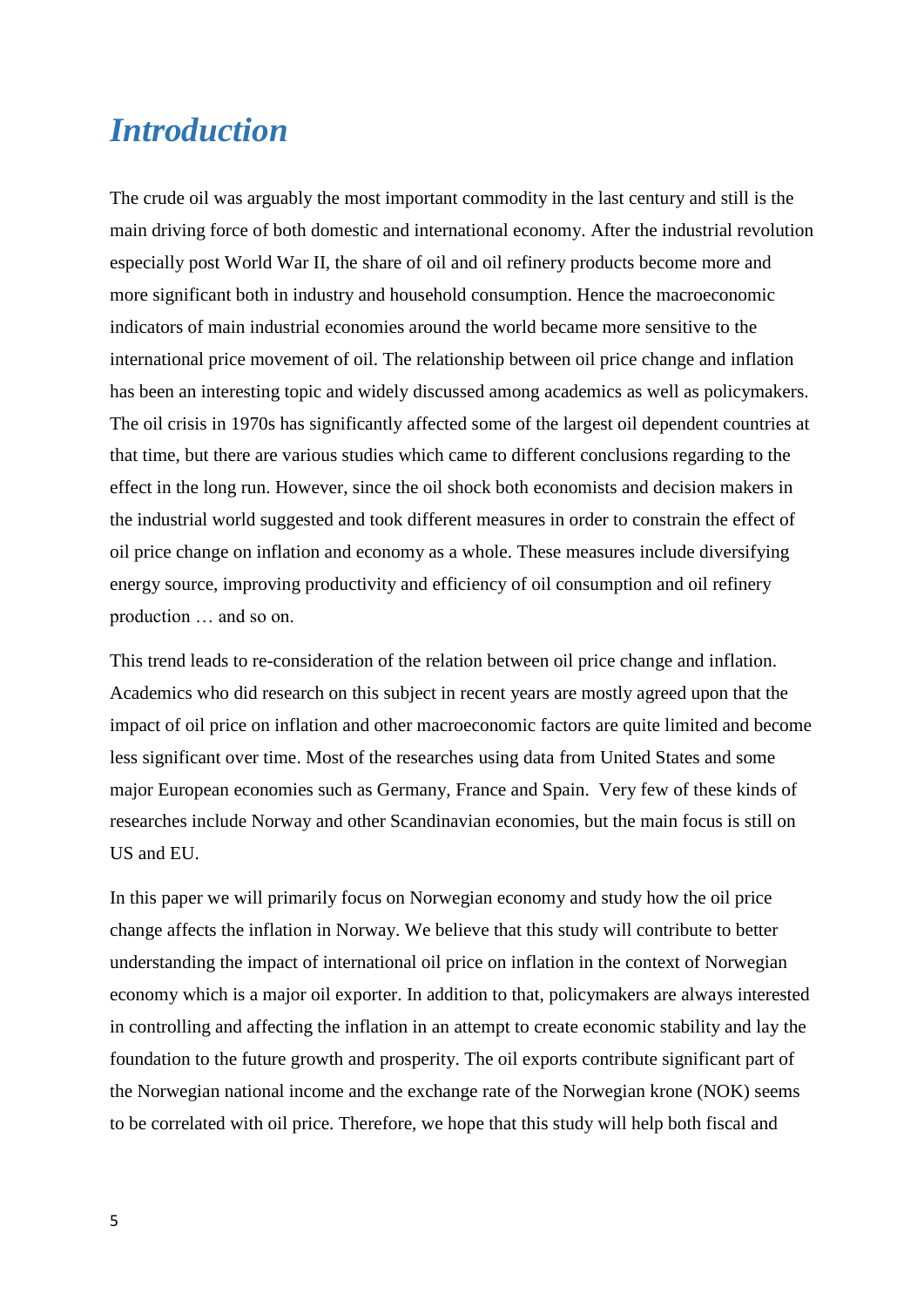monetary policymakers for better understanding the economic reality and effective decision making in their field.

The rest of the essay has following content: in Part 2) we will introduce some of the previous studies on this topic, Part 3) we collect and prepare data for further analysis, part 4) we will choose the research method, part 5) we discuss and analyze the results and final part is the conclusion on this paper.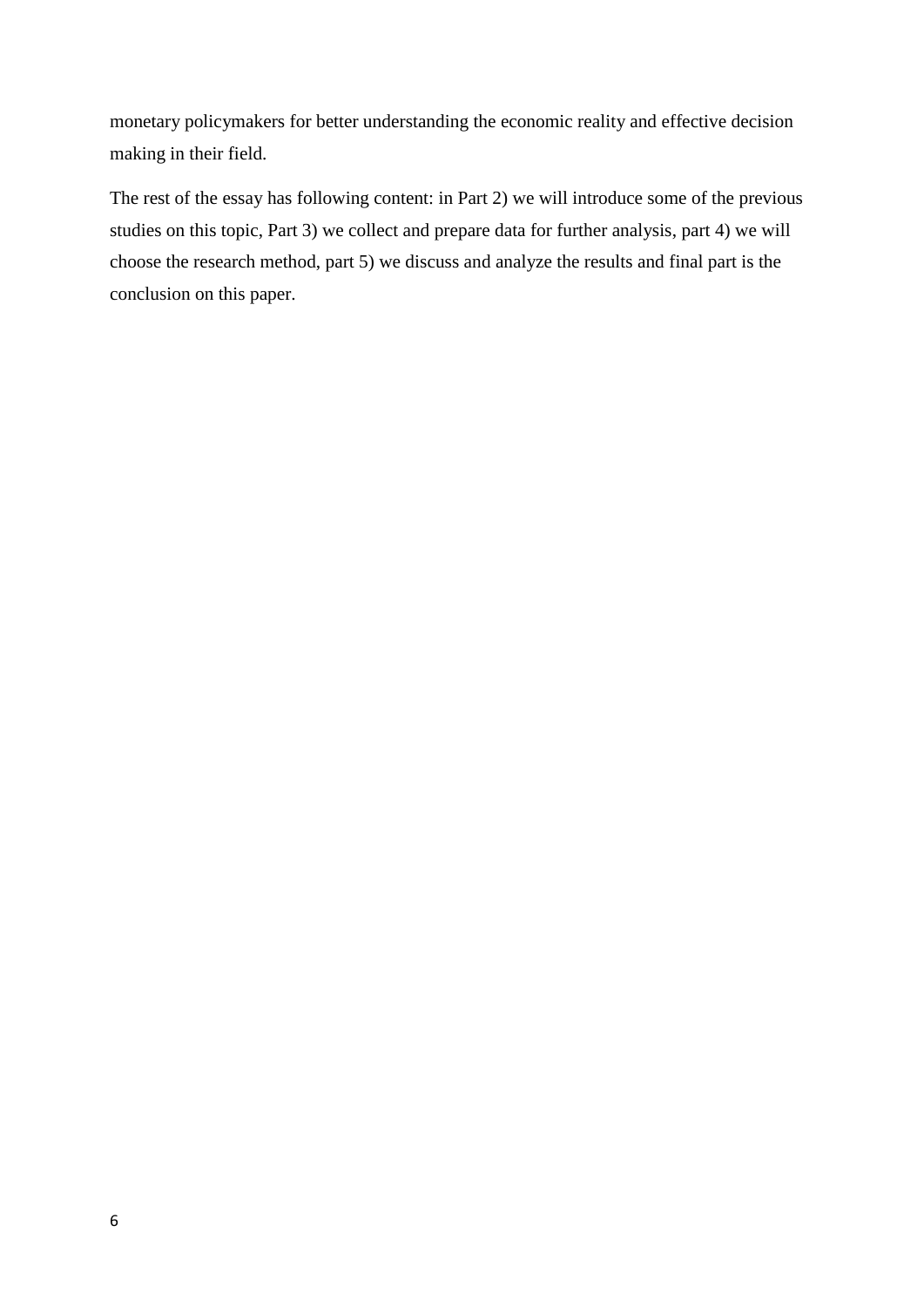## <span id="page-6-0"></span>*Literature Review*

Researchers have done abundant studies about oil price movement and its impact on macroeconomic factors such as output, inflation and unemployment. A lot of them were interested how the oil shock pass through inflation. However, the study results are different according to time frame, data and research model they applied, for example the studies done before 1990s generally indicate relative stronger impact of oil shock then the studies done after 1990s ( ). Part of the reason for this may be a structural change including energy diversification, increase in product efficiency in energy sector and change in monetary and fiscal policy. The degree of oil dependency of the countries that included in research data have also largely affected the results of the study. The oil importing countries are always suffering from a dramatic increase in oil price while the oil exporting countries are benefiting from it. Now, we will see some of the studies that examined the relationship between oil price movement and inflation by using different data and approaches

#### <span id="page-6-1"></span>**Diminishing effect**

The diminishing effect of oil price on inflation is one of the main common findings from previous literature in this field. Though there are some studies that remain skeptical on this conclusion, the majority of the studies between 1990 and 2010 are mostly agreed upon that the effect of oil price on inflation and other macroeconomic factors has been weakened in recent years.

Álvarez, et.al (2010) have examined the impact of oil price changes on Spanish and euro area consumer price inflation. They used time series techniques and  $MTBE^{(1)}$  and  $DSGE^{(2)}$  model in order to assess both the direct and indirect and second round effect of oil price change on Spanish and EU inflation. At the end, they conclude that the inflationary effect of oil price changes in both economies is limited, even though crude oil price fluctuations are a major driver of inflation variability. The impact of oil price change on Spanish inflation seems to be a bit higher than in the euro area. The lower share of indirect taxes in Spanish retail prices may explain this in some extent. In both economies, direct effects have increased in recent years due to the higher share of household consumption of refined oil products, while indirect and second round effects are becoming less significant.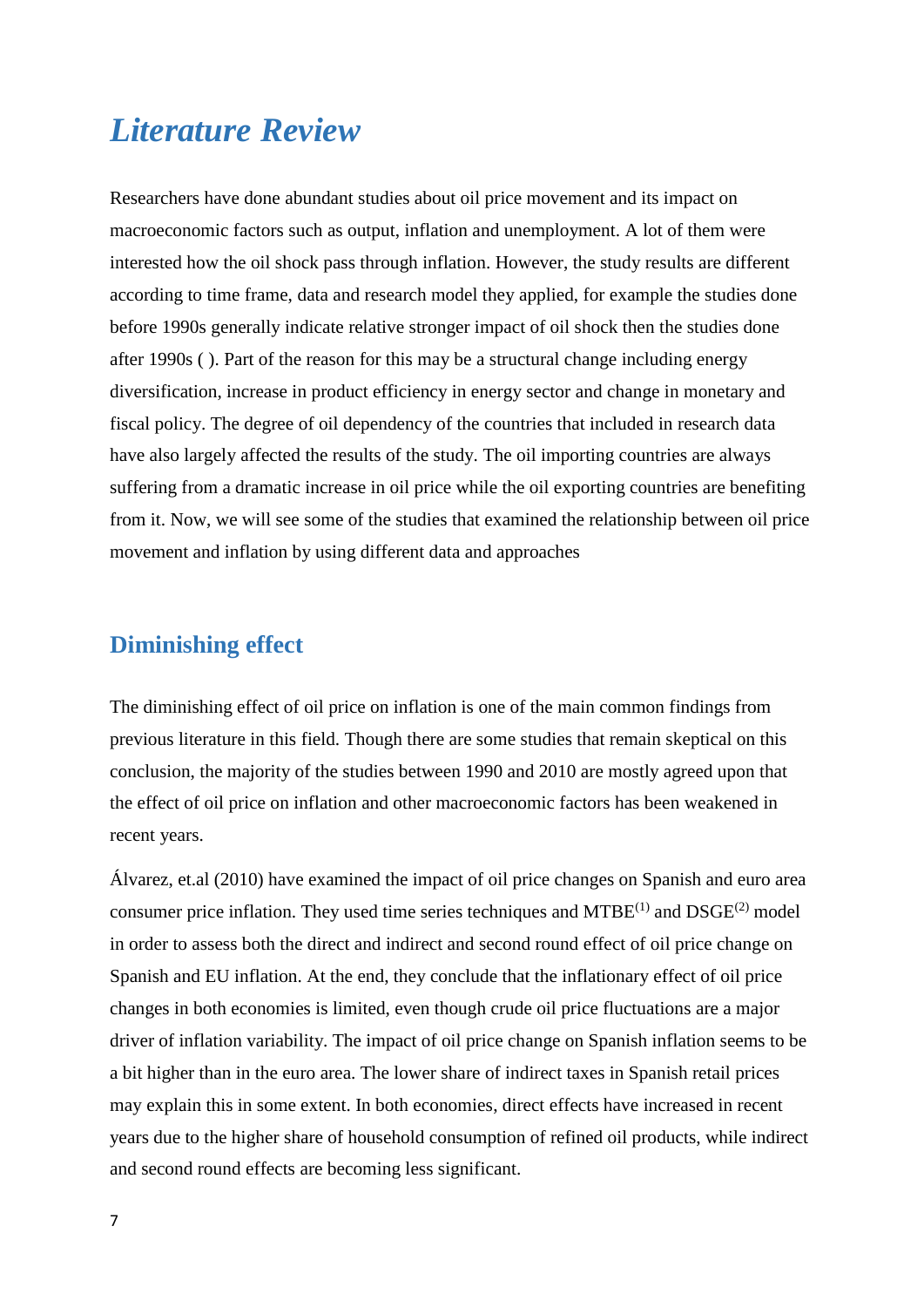Chen (2008) uses data from 19 industrialized countries (including Norway) to investigate oil price pass-through into inflation by applying a state space approach. He estimated a timevarying oil price pass-through coefficient and the coefficient confirmed that the effect of oil shock on inflation is declining in recent years. Here are his results for 19 countries about long run oil price pass through into inflation:

|                    | Constant     | $\beta_y$  | $\beta_{o}$ |
|--------------------|--------------|------------|-------------|
| <b>Australia</b>   | $-5.617***$  | $2.100***$ | $0.219***$  |
|                    | (0.545)      | (0.136)    | (0.037)     |
| Austria            | 0.371        | $0.855***$ | $0.112***$  |
|                    | (0.271)      | (0.072)    | (0.027)     |
| Belgium            | $-4.965***$  | 1.990 ***  | $0.149***$  |
|                    | (0.744)      | (0.181)    | (0.037)     |
| Canada             | $-2.916***$  | $1.565***$ | $0.152***$  |
|                    | (0.563)      | (0.151)    | (0.044)     |
| Denmark            | $-3.320***$  | 1.593 ***  | $0.214***$  |
|                    | (0.376)      | (0.093)    | (0.031)     |
| Finland            | $-1.038**$   | 1.099***   | $0.226***$  |
|                    | (0.427)      | (0.115)    | (0.052)     |
| France             | $-14.374***$ | 4.065 ***  | 0.094       |
|                    | (1.678)      | (0.403)    | (0.069)     |
| Germany            | $-2.334***$  | $1.495***$ | $0.096***$  |
|                    | (0.534)      | (0.131)    | (0.024)     |
| Ireland            | $0.981***$   | $0.545***$ | $0.392***$  |
|                    | (0.220)      | (0.067)    | (0.056)     |
| <b>Italy</b>       | $-14.194***$ | 4.051 ***  | $0.114*$    |
|                    | (1.001)      | (0.260)    | (0.066)     |
| Japan              | $0.429*$     | $0.799***$ | $0.161***$  |
|                    | (0.257)      | (0.064)    | (0.028)     |
| <b>Netherlands</b> | $-2.994***$  | $1.557***$ | $0.149***$  |
|                    | (0.933)      | (0.236)    | (0.046)     |
| Norway             | $-1.368***$  | $1.251***$ | $0.097***$  |
|                    | (0.158)      | (0.052)    | (0.024)     |
| Portugal           | $-10.838***$ | 3.408 ***  | $-0.016$    |
|                    | (0.423)      | (0.117)    | (0.063)     |
| Spain              | $-11.209***$ | $3.416***$ | 0.094       |
|                    | (1.055)      | (0.265)    | (0.078)     |
| Sweden             | $-8.738***$  | $2.731***$ | $0.254***$  |
|                    | (1.407)      | (0.326)    | (0.047)     |
| Switzerland        | $-0.758*$    | $1.084***$ | $0.139***$  |
|                    | (0.403)      | (0.099)    | (0.026)     |
| U.K.               | $-11.974***$ | 3.397***   | $0.343***$  |
|                    | (0.923)      | (0.221)    | (0.038)     |
| U.S.               | $-1.921***$  | 1.329 ***  | $0.169***$  |
|                    | (0.361)      | (0.094)    | (0.029)     |

Long-run oil price pass-through into CPI inflation

Table 1. Long term oil price pass through into inflation.

Source: Chen (2008) Oil price pass-through into inflation, Energy Economics 31 (2009) 126– 133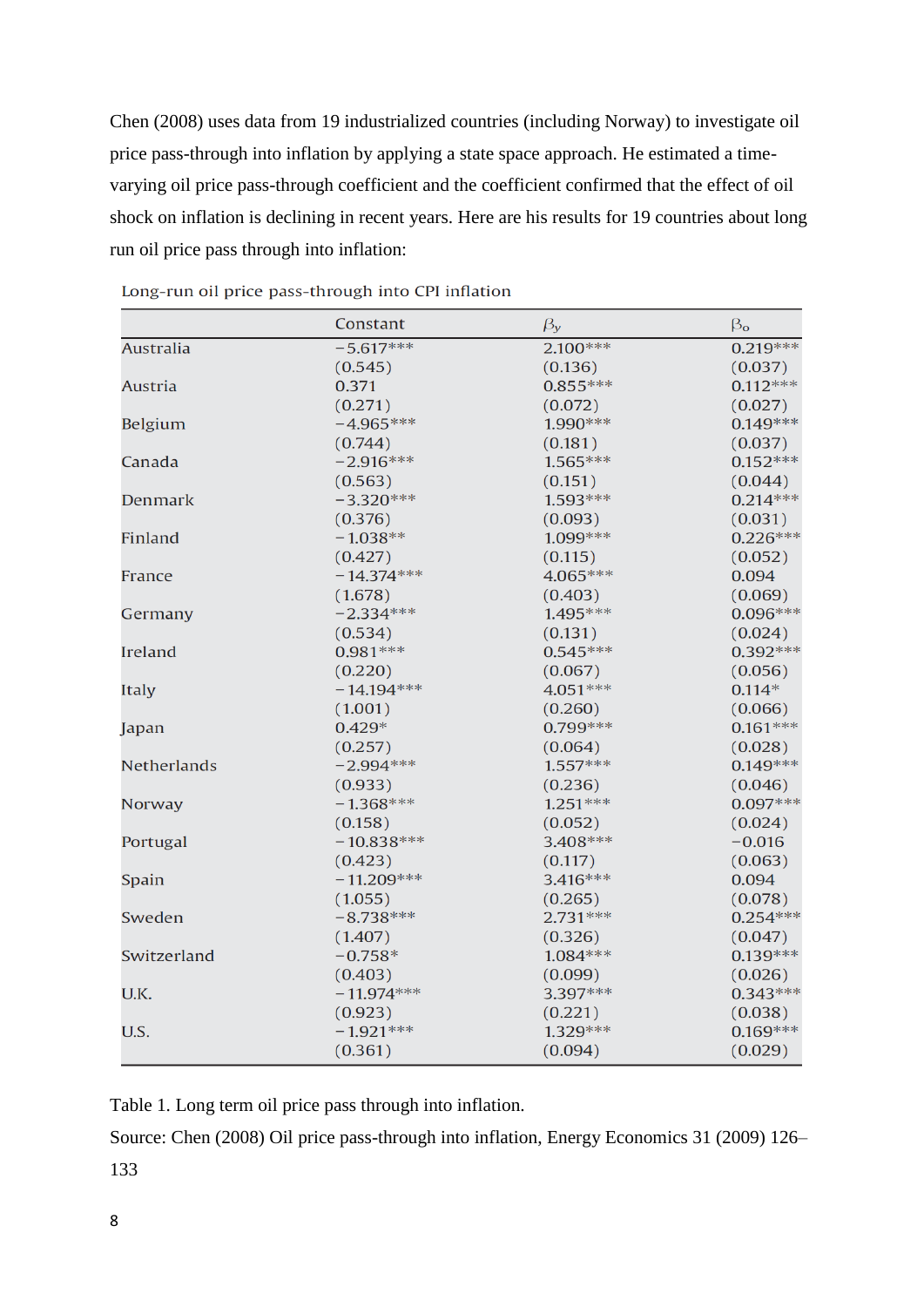According to another study Sek (2017) fount that the consumer price was indirectly affected by oil price change through transmission channels while direct effect was less significant.

LeBlanc & Chinn (2004) estimated the effect of oil price change on inflation by using an augmented Phillips curve framework. The study focusses on big industrial countries such as United States, United Kingdom, Germany, French and Japan and time between 1980 and 2000. LeBlanc & Chinn (2004) wanted to measure the inflationary effect of oil prices. Since oil price is a component in their Phillips curve model, the effect can be directly measured from test estimates, but they also have considered the nonlinear and asymmetric effect of oil price and tried to compare the effects for different countries.

At the end of the test they conclude that, the inflationary effect of oil price between 1980 and 2000 has weakened than before, especially from oil shock in 1970s. Their result shows that 10 percentage point increase in oil price is contributed to about 0.1-0.8 percentage point increase in inflation in US and Europe.

Mark A. Hooker (2002) estimated the effect of oil price changes on US inflation by using Phillips Curve model and considered some asymmetric and nonlinear effects that can be found in real world. The study suggested that there was a significant direct effect on core inflation in the US before 1980s, and the direct effect or pass through would become less or not significant after that time.

José De Gregorio, Oscar Landerretche, and Christopher Neilson (2007) have investigated the degree of pass through from the price of oil to the general price level. The evidence from their study suggested that the oil price pass through into inflation has been declined significantly in recent demands. Gregorio, et al (2007) applied two different approaches in their analysis. First, they used augmented Phillips curve approach which included oil price and test for structural breaks. The model indicates a diminishing pass through effect for industrial countries. Second, they used vector autoregression model in order to estimate the effect of oil price changes on inflation by driving impulse response functions. The results confirmed that the effects of oil shock have been weakened in recent years. Gregorio, et al (2007) not only focused on big industrial economies such as United States and Europe, but also collected data and investigated across countries and concluded that during last three decades, the declining effect of oil price on economy has been a worldwide phenomenon.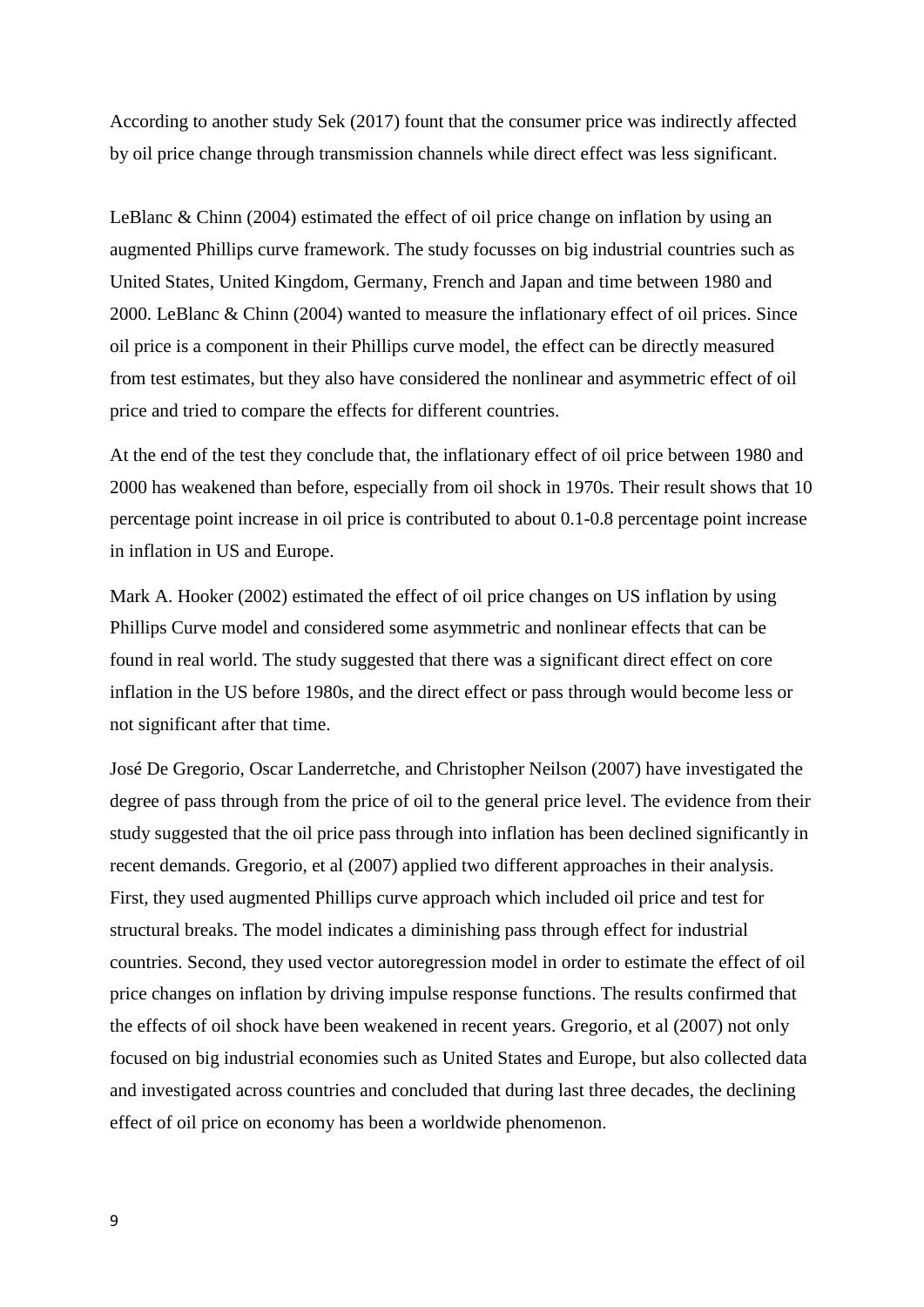Olivier J. Blanchard, Jordi Gali (2007) have researched the relationship between oil price and macroeconomic factors including inflation and output. The study focused on how the effects of recent oil shocks (in 1990s and 2000s) on GDP growth and inflation in the industrialized world differ from the oil shock in 1970s. Blanchard & Gali (2007) applied structural vector autoregressive model (SVAR) to estimate the effects of oil shocks across episodes and impulse responses to these shocks. They also used some alternative approaches including bivariate VARs which allows them to estimate the effects of gradual changes in oil shocks without breaking the time periods. The analysis of the study summarized that although the oil shock in 1970s is only responsible part of the stagflation at that time, the effect of oil price change has been significantly reduced since then.

### <span id="page-9-0"></span>**Structural change**

Another main topic which discussed in previous literature is that the diminishing effect of oil price change on overall economy can be explained by a structural change in the economic system. The structural change means change and restructuration of economic fundamentals that are often related to oil and energy intensity in economic activities, monetary policy and real wage rigidity.

Mark A. Hooker (2002) had introduced which he called "the structural break" in his study. The "break" implies before 1980s and after 1980s. The results of the study show that there is no strong evidence to claim that decreasing energy intensity and deregulation within energy sector are partly responsible for that diminishing effect of oil price change on inflation, but the monetary policy may help to create an environment where the inflation is less sensitive to oil price change.

Chen (2008) came to similar conclusion. According to the study, this weakened effect of oil price change could partly attributed to a structural change. The study concluded that, a more efficient monetary policy helped to control the inflation. More trade openness and the appreciation of the domestic currencies in these economies may be the factors to explain this diminishing effect. Contrary to other similar researches, the study found that energy intensity may played a minor role on this issue.

LeBlanc & Chinn (2004) The study didn't find any robust evidence to support the traditional claim about inflation in EU is more sensitive than in US. According to their explanation, the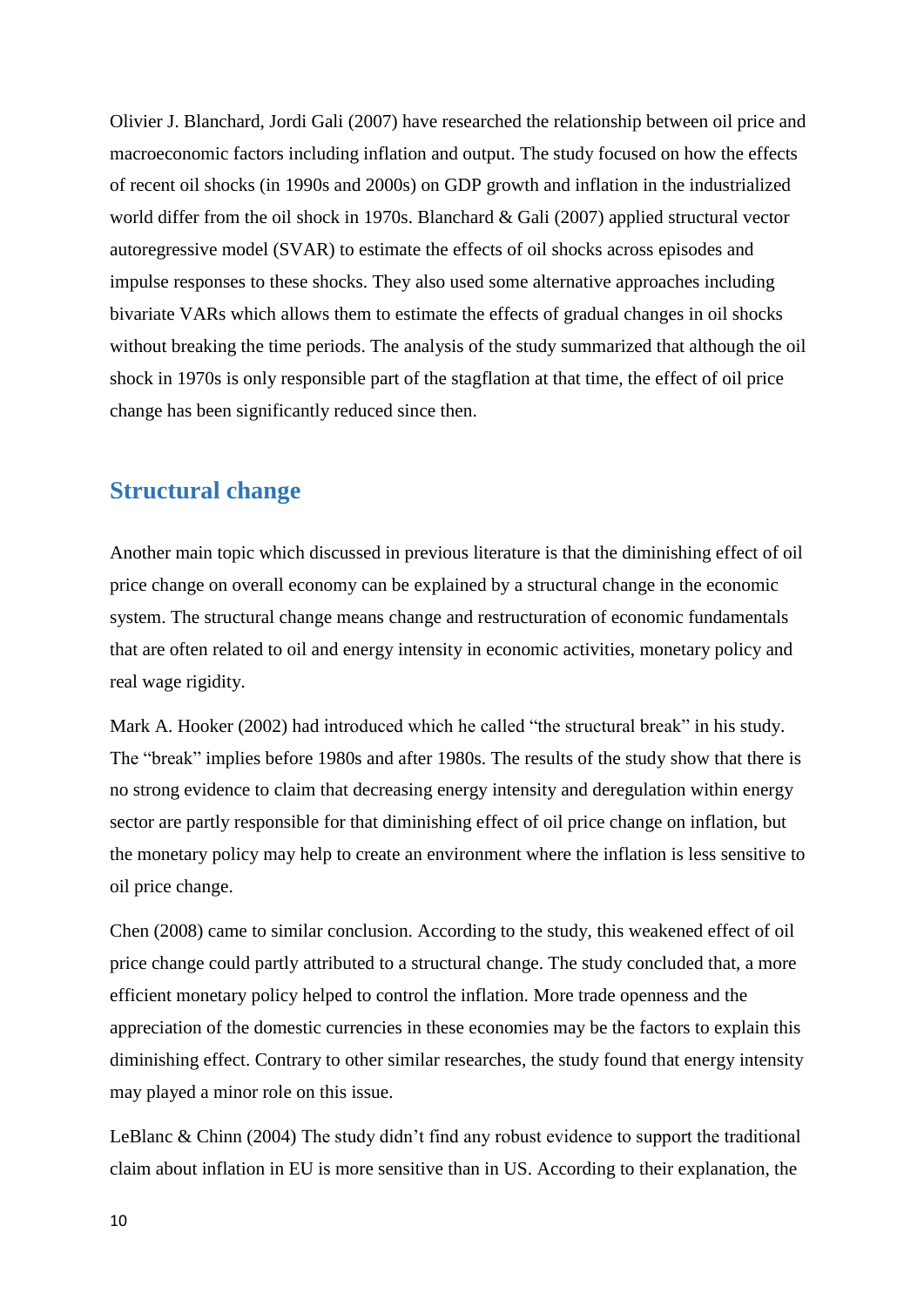higher energy intensity in the US economy may be offset by strong wage pressure from more powerful unions in EU.

Gregorio, et al (2007) had suggested some possible explanations of this diminishing effect of oil price change. According to Gregorio, et al (2007) the declining oil intensity in recent years both in industrial and emerging economies, has played a significant role to weaken this passthrough effect. Another important factor that partly responsible for this diminishing effect is the reduction in the effects of exchange rate changes on inflation. There are also some additional factors with non-sufficient empirical support can help to explain this weak pass through. They are respectively, the present low inflation environment, more effective monetary policy and the oil shock that characterized by strong world demand (Gregorio, et al, 2007).

Another research that support the role of structural break was done by Blanchard & Gali (2007). The possible explanation of this change according to Blanchard & Gali (2007) is increasing real wage adjustments, more effective monetary policy and decreasing oil dependency both in production and consumption.

#### <span id="page-10-0"></span>**Effect on a net oil exporter**

Early studies on the relationship between oil price and macroeconomic factors or the overall economy have been mainly focused on oil importing countries. However, more recent studies give some attention on the oil exporting countries as well. Hilde C. Bjørnland (2008) especially focus on Norwegian economy and measured how oil price change can affect stock market return in Norway. Siok Kun Sek (2017) studied the relationship between oil price change and main domestic price indexes in Malaysia, also an oil exporting country. Jimenez-Rodriguez and Sanchez (2005) empirically tested the effects of oil price shocks on the real economic activity of the main industrialized countries including two oil exporting countries – United Kingdom (UK) and Norway.

Hilde C. Bjørnland (2008) analyzed the effects of the oil price changes on stock market returns in Norway. Her study investigated the relationship between oil price and macroeconomic behavior of an oil exporting country by using structural VAR model. The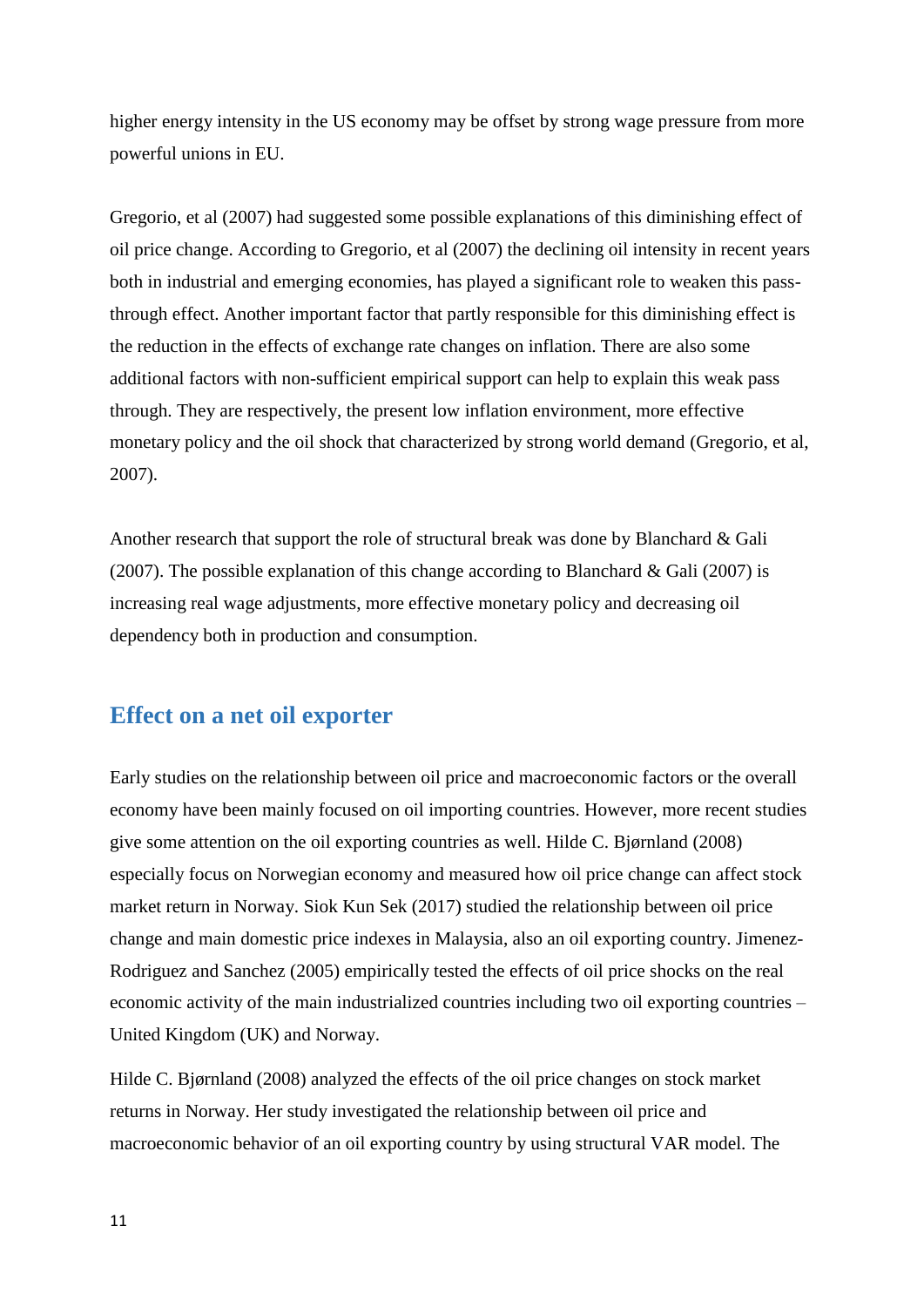study concluded that 10% increase in oil price causes 2.5% increase in stock returns and oil price increase have positive effect on overall economy.

Dr. Siok Kun Sek (2017) applied linear and nonlinear autoregressive distributed lag (ARDL) models to investigate the impact of oil price changes on domestic price inflation in Malaysia at disaggregated levels. The study also highlights the fact that Malaysia is an oil exporting country with increasing oil dependency. In her study, she examined both symmetric and asymmetric pass-through effect of oil price changes on four domestic price indices in Malaysia including consumer price index (CPI), producer price index (PPI), import price index (IMP), and industrial production index (IPI) The main objective of her work is to compare how oil price changes affect domestic prices at different levels (production/output, consumer price, producer price, and import price) across sectors. (a similar characteristic with Norway in some extent). While majority of other studies solely focus on oil importing countries and examine the effect of oil shock on domestic demand and supply of energy demanding economic activities, it is more complicated to measure the impact on oil exporting countries. On the one hand, increase in oil price give a boost to national income and net export, on the other hand, the sectors with high energy dependency will suffer from this due to increase in input price. This leads to higher production price and consequently lower demand, if we assume a significant demand elasticity. The study found some evidence that indicates the positive effects of oil price increase on output growth. However, the study also concluded that higher oil price leads to higher import and production price in the long run by affecting the cost structure on the other hand, oil price changes have a limited direct effect on consumer prices in the long run.

Jimenez-Rodriguez and Sanchez (2005) applied Multivariate VAR analysis by using both linear and non-linear models to test the impact of oil price changes on GDP growth of G7 countries, Norway, and Eurozone as a whole. They expected to get different results from net oil importing and net oil exporting countries under the assumption that considerable increase in oil price negatively impact the real economic activities of a net oil importing country because of additional cost, and positively impact the real economic activities of a net oil exporting country because of extra income in export. As they expected, the results indicated that an increase in oil price negatively impacted the GDP growth in all net oil importing countries except Japan. When it comes to net oil importing countries namely, UK and Norway, the test generated different results. The study found that Norwegian GDP growth positively impacted by oil shocks while economic activities of UK was negatively affected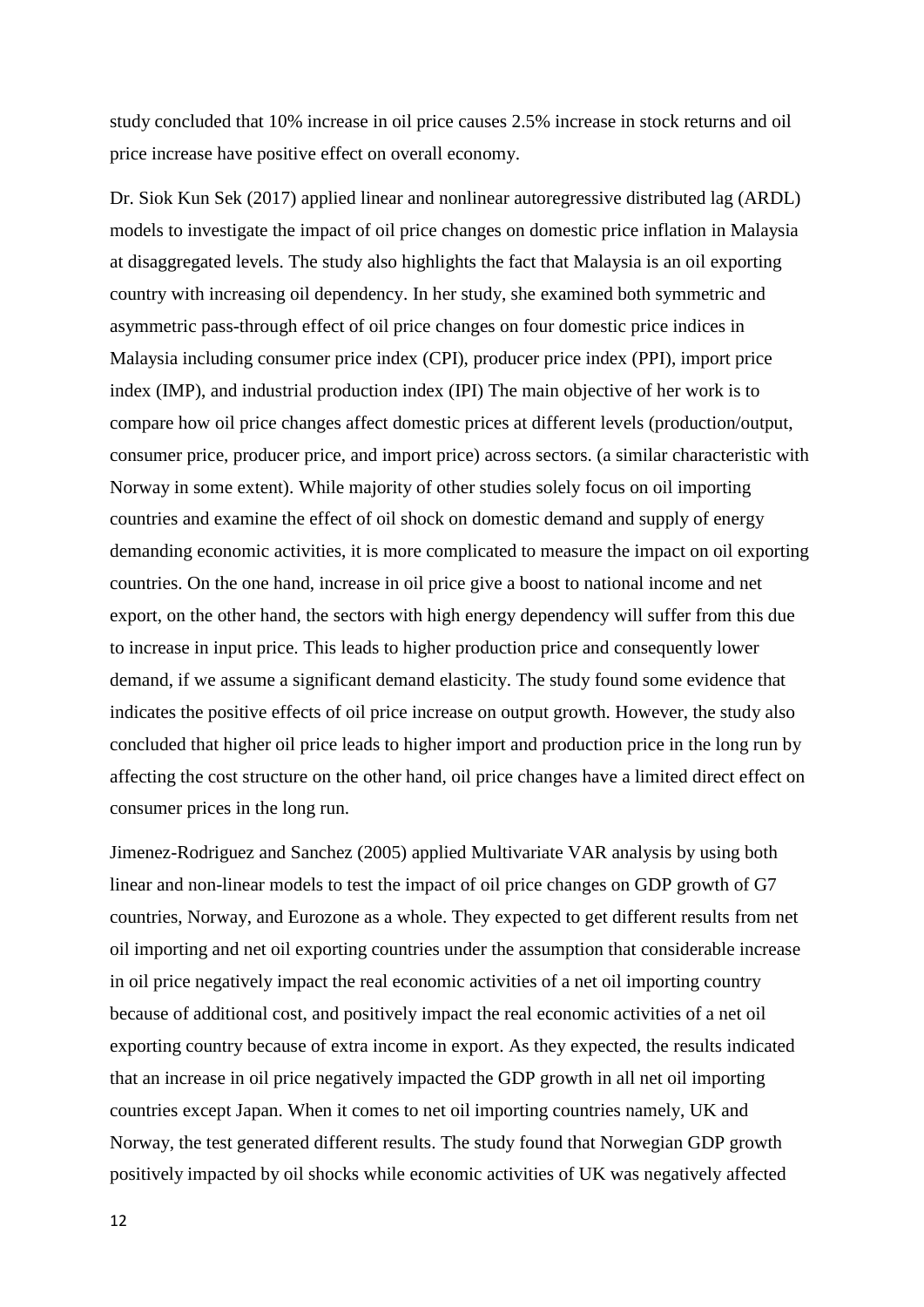from it. The results show that Norwegian output gain increased from 1% to more then 2% from a 100% oil price hike. Under the same circumstances, output loss in UK increased around 2% and in US between 3.5% to 5% Jimenez-Rodriguez and Sanchez (2005).

#### <span id="page-12-0"></span>**International oil market and Norwegian economy**

Global oil industry truly began in 1837 when the first commercial oil refinery was established in Baku. This was followed by other oil discoveries in Eastern Europe, United States and Canada. From mid-19<sup>th</sup> century to the end of the WWII, the oil industry experienced several booms and busts, the oil price have also fluctuated over time, reflected the constant change between supply and demand. In this period, the large number of oil resources and pricing power mainly controlled by big oil companies. But this had gradually changed after WWⅡ, a lot of countries had nationalized its oil industry. In 1960, some of the oil exporting countries including Iran, Iraq, Saudi Arabia, Kuwait and Venezuela were meeting in Baghdad and established the Organization of the Petroleum Exporting Countries (OPEC) in order to secure their interest in global oil market and gradually taking control of pricing power from international oil companies. Thereby OPEC become an important player in the world oil market. OPEC membership later expanded to Qatar, United Arab Emirates, Libya, Algeria, Nigeria, Ecuador and Angola (OPEC, 2012). In 1970s some major events have further shaped the global oil industry. First, the Saudi oil embargo and middle east crisis caused to oil price jump up from 2-3\$ in 1972 to 11-12\$ in 1974 per barrel. In response to this oil shock some oil importing countries established the International Energy Agency (IEA) in 1974 to help these countries to co-ordinate a collective response to major disruption in supply of oil and enhance the reliability, affordability and sustainability of energy in its member countries and beyond (IEA, 2018).

Another important event in this period is the discovery of oil resource in the North Sea, which helped United Kingdom and Norway to become oil exporting countries.

The discovery of oil resource on the Norwegian continental shelf was began in late 1960s and production started at the beginning of 1970s. Some major discoveries were soon followed up. The oil and gas sector have eventually become the dominant sector in Norwegian export and played an essential role in developing and maintaining the high standard of Norwegian welfare state. According to the Norwegian Petroleum Directorate and the Ministry of Petroleum and Energy, since production started on the Norwegian continental shelf in the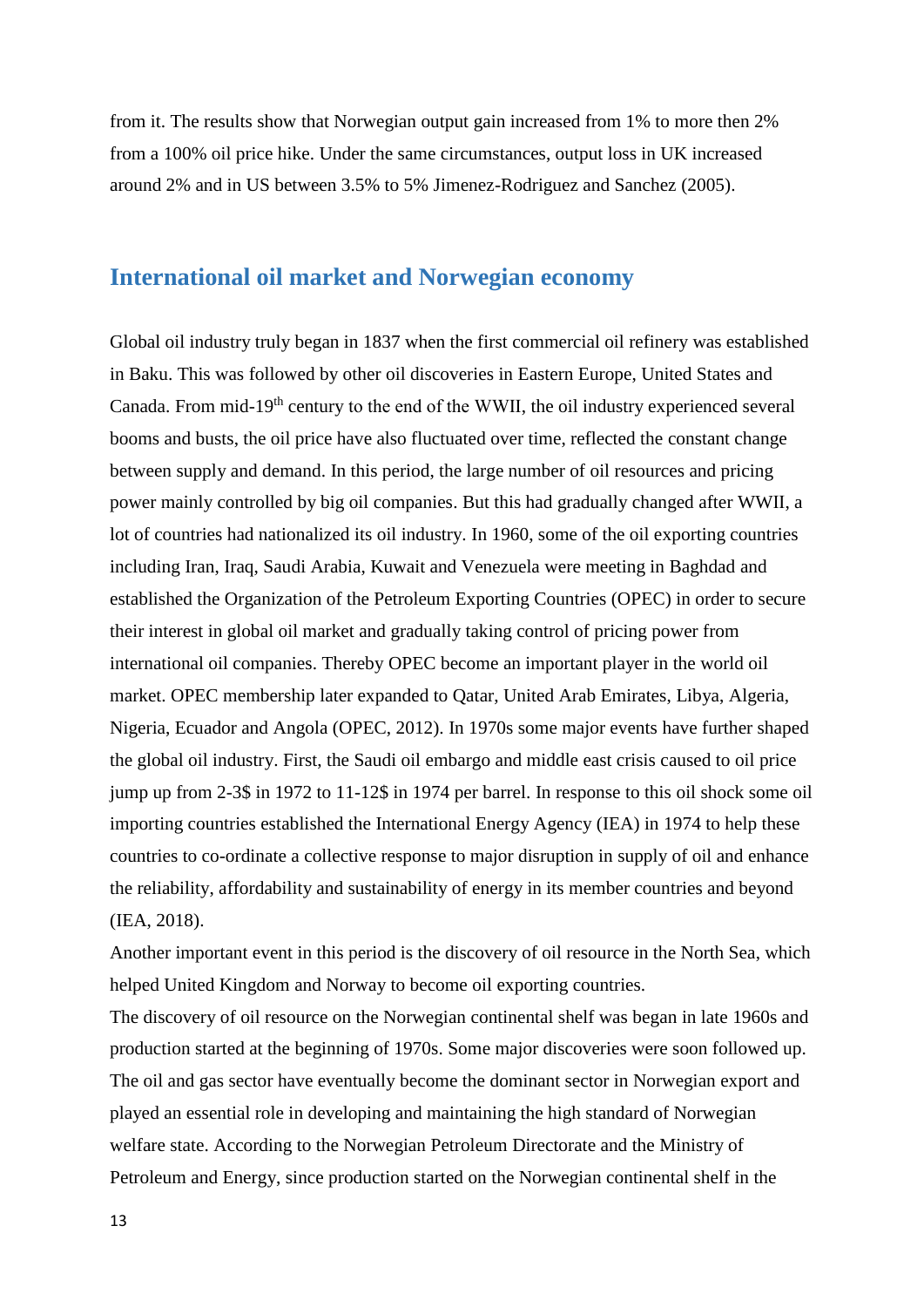early 1970s, petroleum activities have contributed to more than 14 000 billion NOK to Norway's GDP. Now, the petroleum sector accounts approximately 14% Norwegian GDP, 17% of state's revenue and 40% of total export (National Accounts, National Budget 2018).



Figure 1. Macroeconomic indicators for the petroleum sector, 1971-2018 Source:<https://www.norskpetroleum.no/en/framework/norways-petroleum-history/>

Within the petroleum sector, the crude oil is the most important commodity in export and play an important role in Norwegian economy. In 2017, the total export value of crude oil is about, 210 billion NOK, represents 25% of total external trade in goods (norskpertolium.no, 2018). These facts and figures illustrate that the oil industry has significant weight in Norwegian economy, therefore the price movement of oil can arguably affect the macroeconomic indicators including consumer price index. On the upcoming sections we will examine weather this notion is empirically true.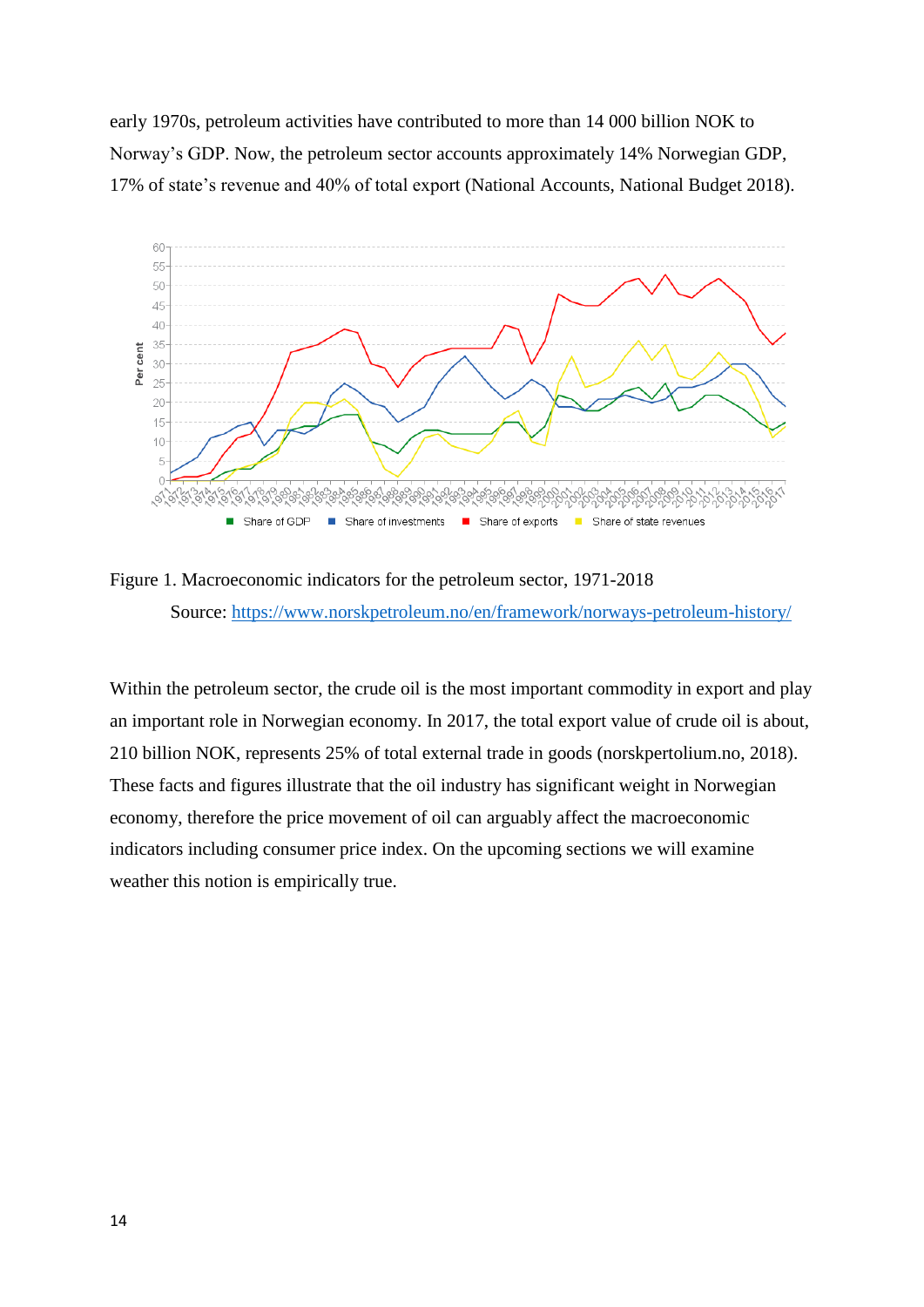#### Eksport av olje og gass etter verdi



Kilde: Utenrikshandel med varer, Statistisk sentralbyrå

Figure 2. export of oil and gas by value

Source: https://www.ssb.no/nasjonalregnskap-og-konjunkturer/faktaside/norsk-naeringsliv#blokk-1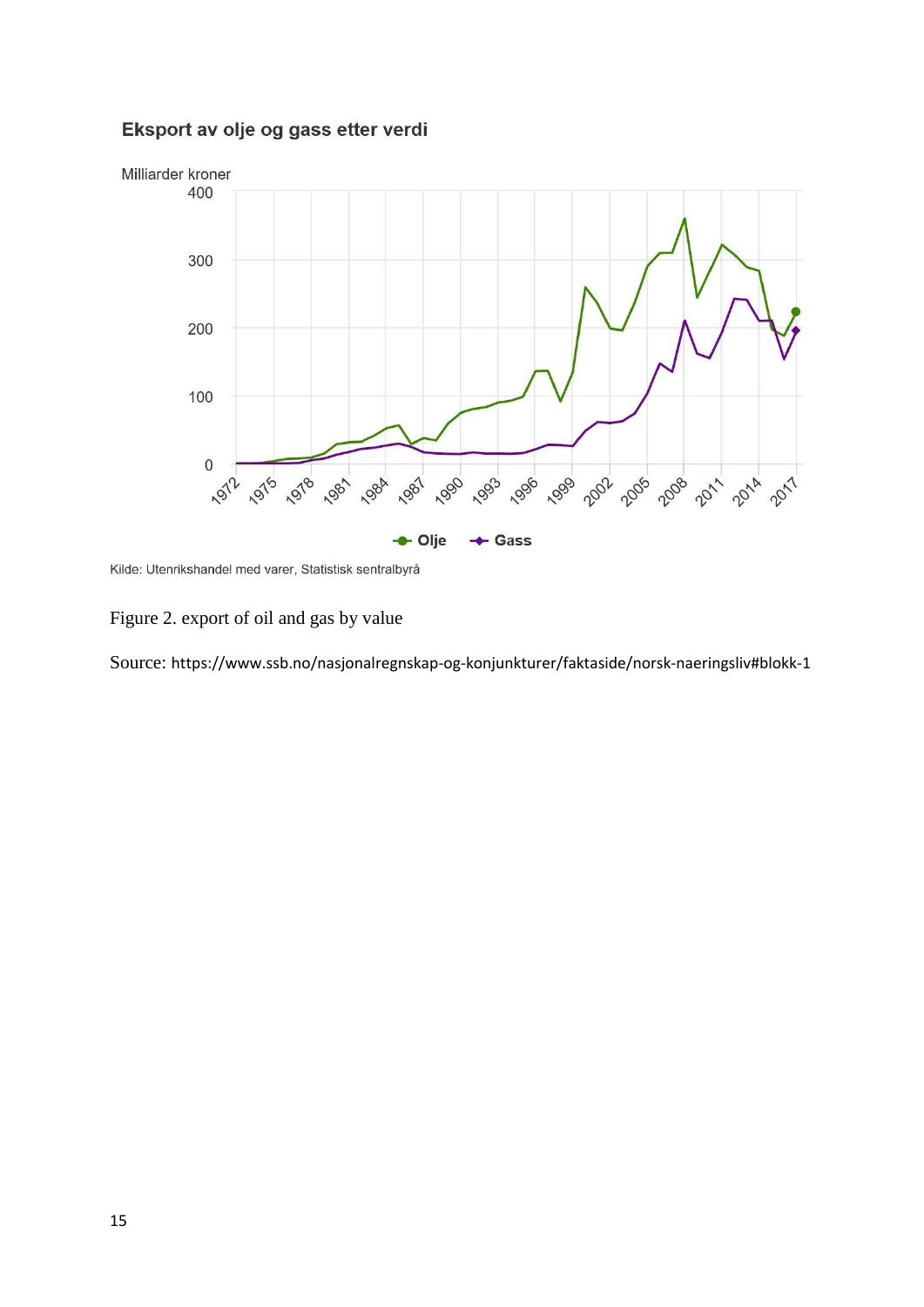### <span id="page-15-0"></span>*Data*

After studying previous researches that discussed above, we have some insights about how to choose and develop data and methodology for our research question. As indicated in our topic, we are interested to study the effect of oil price change on consumer price inflation in Norway, particularly for the last decade. Therefore, oil price and inflation are the main variables in our study. However, we added some additional variables in order to analyze the effect more thoroughly. Because consumer price inflation is not an exogenous variable that only depend on international oil prices, there are too many factors than influence the inflation both directly and indirectly. Based on previous studies (Bjørnland , 2008) and our macroeconomic intuition, we assume that monetary policy and exchange rate of local currency can be considered important factors among them. Hence, we included two additional variables that represent these factors. Here are brief description about these variables and data collection.

### <span id="page-15-1"></span>**Consumer price index (CPI)**

The consumer price index is measure of change in average consumer prices of goods and services in a certain period. It often represents the rate of inflation. We gathered the consumer price index from the official site of Statistikk sentralbyrå (Statistic Norway). We used the monthly observations from the period January 2001 to January 2016. We have a sample of 180 observations. Since we are more interested in how inflation has changed over time than the actual rate of inflation, we calculated logarithmic change of monthly indexes and labeled it in our dataset as logCPI.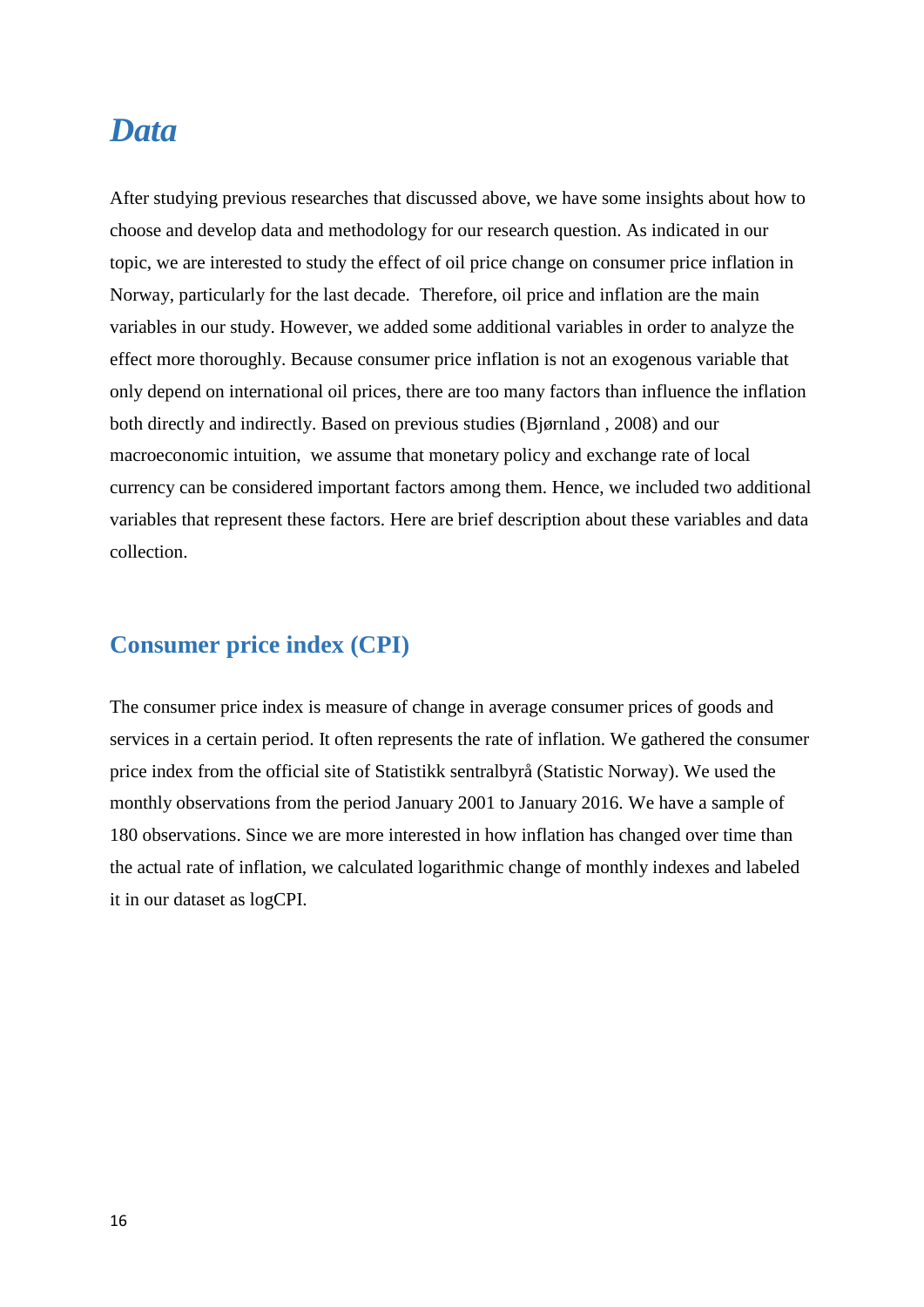

Figure 3. time series plot of logCPI

Source: Stata

#### <span id="page-16-0"></span>**Brent Crude**

When it comes to international oil price, there are many different oil price benchmarks depending on its place of production and quality of the product. WTI crude oil (Nymax), Brent crude (ICE) and Crude oil (Tokyo) are the most common among them. We choose to use Brent crude as a proxy for oil price in our paper. Because Brent crude is extracted from the North Sea and most related to the Norwegian economy. We download the monthly Brent spot price from Bloomberg.com, a high profile financial information and data service. The sample period is between January 2001 and January 2016. We collected the monthly price and calculated logarithmic change. We labeled it as logCrude.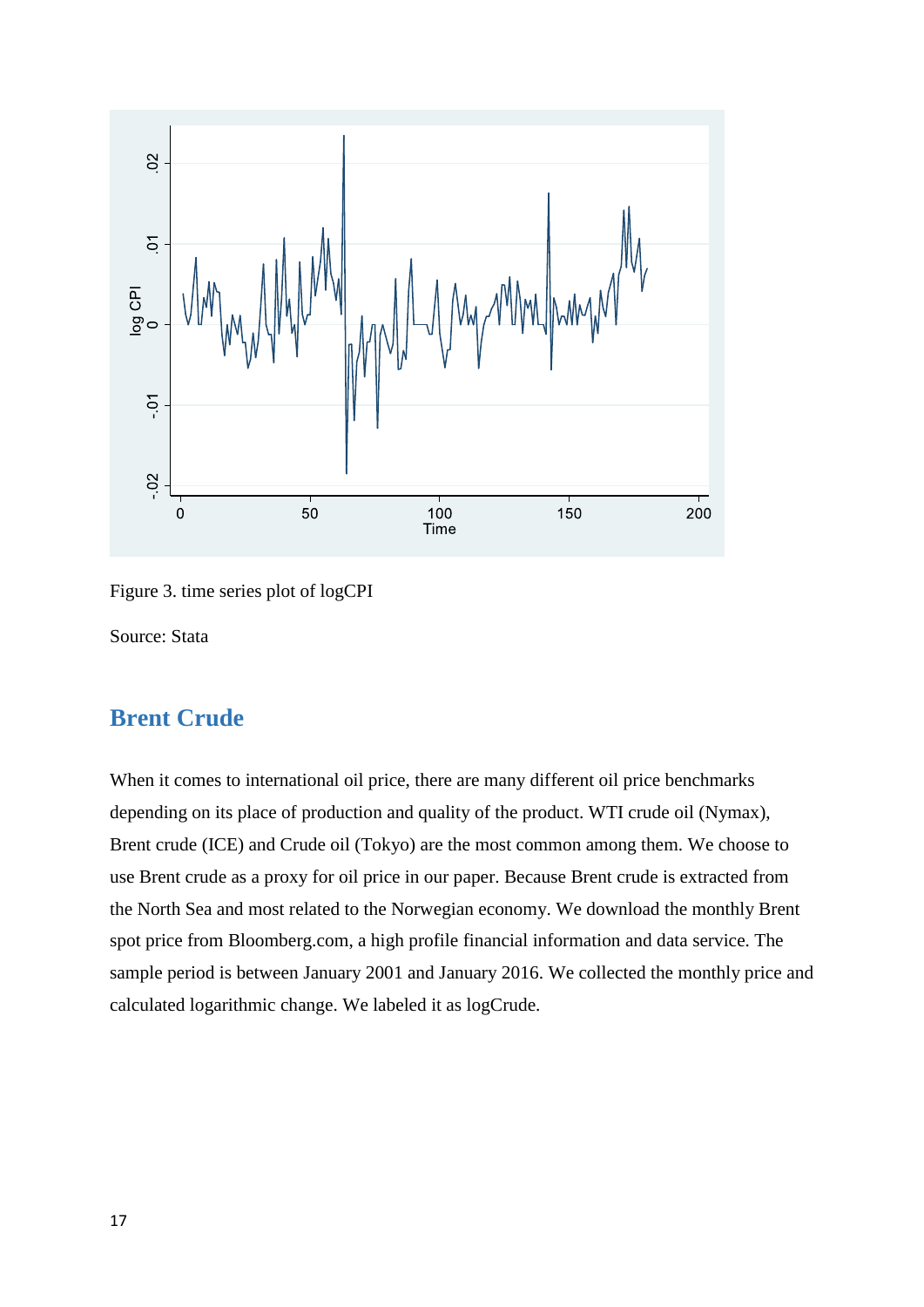



Source: Stata

#### <span id="page-17-0"></span>**Interest Rate**

The monetary policy is arguably one of the most important factors than influences inflation. Policymakers have always tried to make effective monetary policies in order to regulate inflation. The interest rate that is set by central bank is the main instrument in monetary policy. In Norway, the key policy rate (styringsrente) is the interest rate on bank's reserves up to a specified quota in Norges Bank. Changes in Norges Bank's key policy rate will normally have a strong impact on the shortest money market rates and on bank's deposit and lending rates (NorgesBank.no 2018). Thus, we consider the Norges Bank's key policy rate is an appropriate proxy for monetary policy. We download monthly data from Norges Bank's database.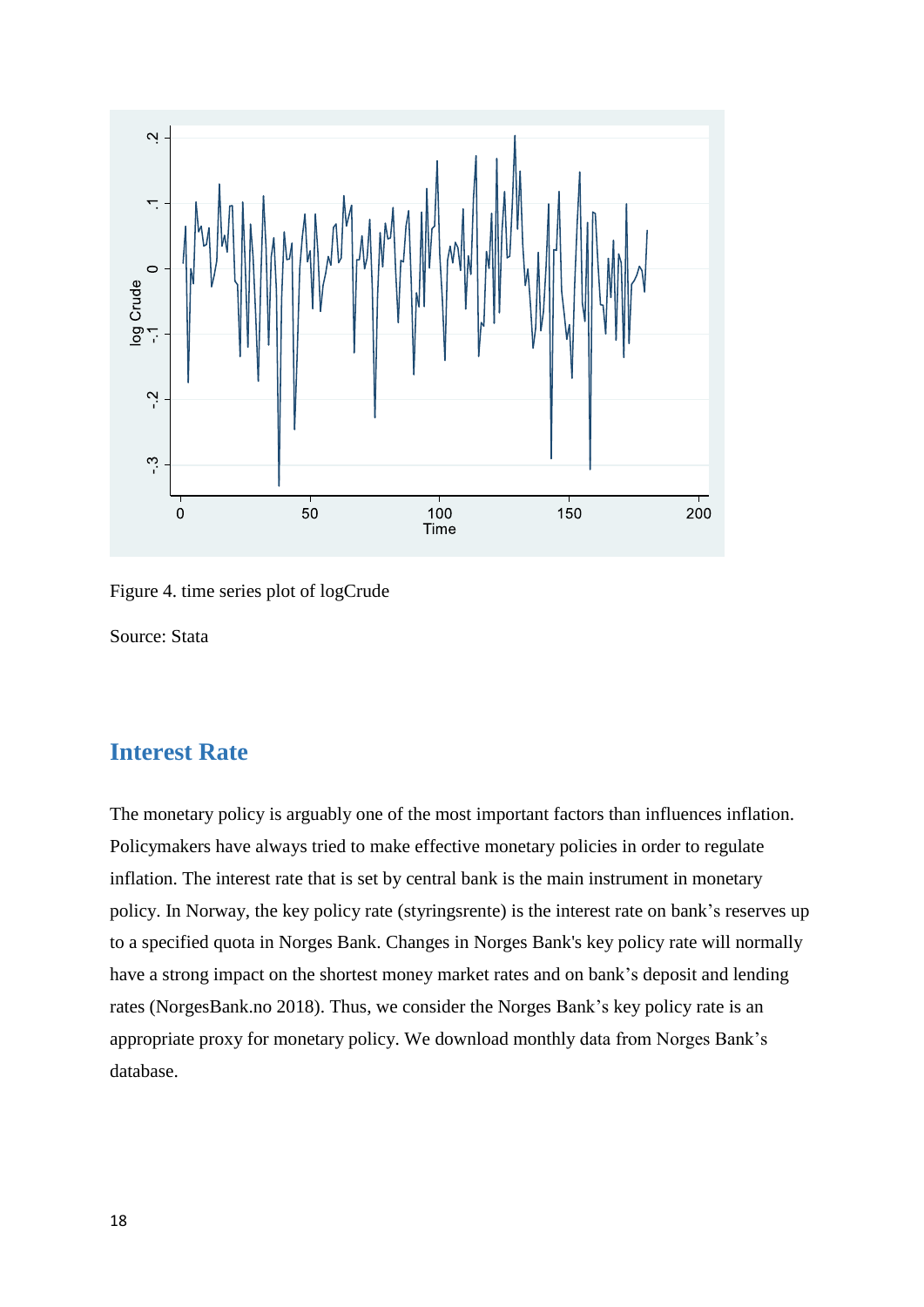

Figure 5. time series plot of interest rate Source: Stata

#### <span id="page-18-0"></span>**Exchange rate**

The last variable in our model is the exchange rate for Norwegian Krone (NOK). The exchange rate directly affected the capital flow and according to some economists, may also have direct effect on domestic inflation (Dornbusch, 1976). In addition to that, there are also some other studies suggested that Norwegian exchange rate and oil price have negative relationship in some extent, see (Bjørnland, 1998a) and (Akram (2004). Therefore we considered exchange rate between US dollar and Norwegian Krone is particularly important and should be included in our research model. We gathered the monthly observation for the exchange rate (NOK/USD) from Bloomberg for the same time period, also between 2001 and 2016.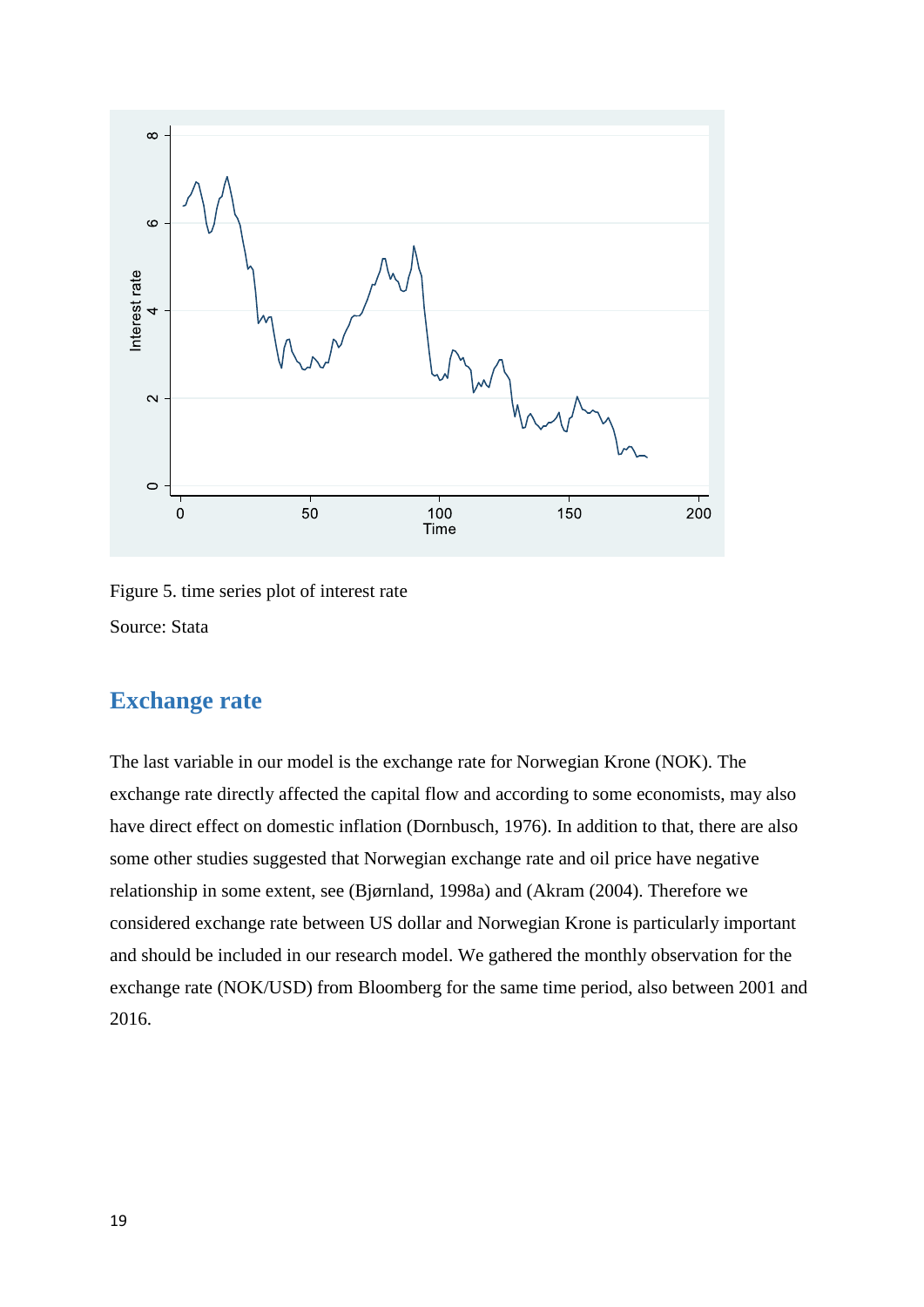

Figure 6. time series plot of exchange rate Source: Stata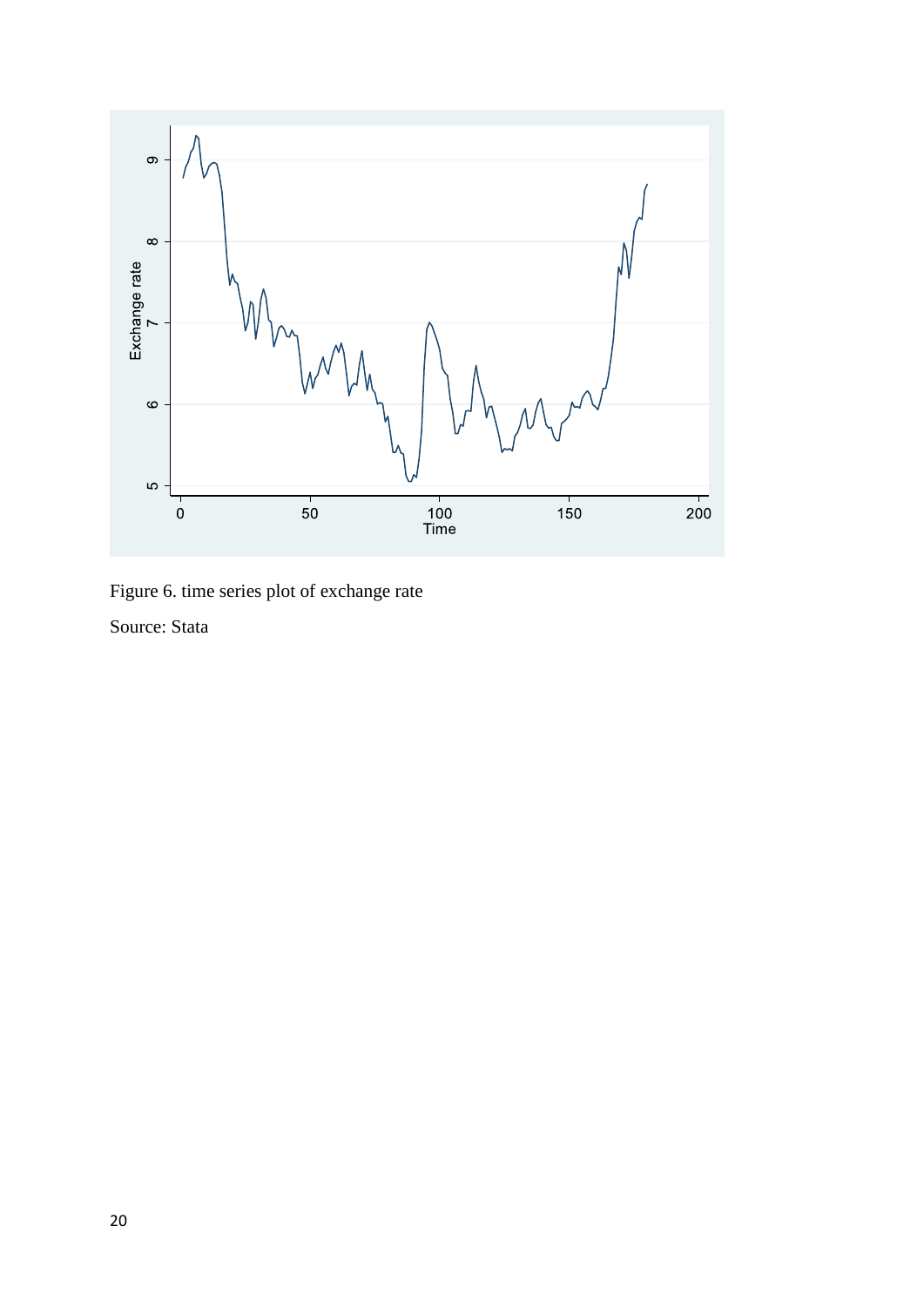## <span id="page-20-0"></span>*Methodology*

As we discussed in previous section, the researchers applied different models and approaches to study the effect of oil price changes on inflation. The augmented Philipps curve framework and the restricted or structural vector autoregression model are two of the most frequently used among them. In our study, we chose to apply vector autoregression model.

#### <span id="page-20-1"></span>**Vector autoregressive model**

When we speak about different models and tools for analyzing time series, the vector autoregression model is definitely come in to main focus in this subject. The methodology of vector autoregression is first introduced by Christopher A. Sims in his article (Macroeconomics and Reality) at "Econometrica" in January 1980. In the article, he criticized the existing strategies within econometrics related to macroeconomic time series analysis. He suggested vector autoregression (VAR) approach as an alternative for better understanding the relationships between macroeconomic variables (Sims 1980). The vector autoregression model is a generalization of autoregressive model that explain the variables in the model by an equation which included its own lag and lagged value of other variables and error term. The model provides framework for analyzing and forecasting multivariate time series.

The VAR is formally expressed as:

 $y_t = C + A_1y_{t-1} + A_2y_{t-2} + \ldots + A_iy_{t-i} + e_t$ 

in this equation,  $y_t$  represents the k×1 vector of endogenous variables, where the i- period back in observation  $y_{t-i}$  is called i-th lag of y. C denotes the k $\times 1$  vector of constants, also called exogenous variables,  $e_t$  is the k×1 vector of error terms with zero mean [E( $e_t$ ) = 0] in a sample time period  $t = (1, 2...T)$ . A is the k×k coefficient matrix (Lütkepohl, 2011).

The process of VAR analysis has three main steps. The first step is about data transformation and model specification, such as unit root test and selecting optimal lag length and order. The second step is selecting appropriate model for further analysis, for example if data is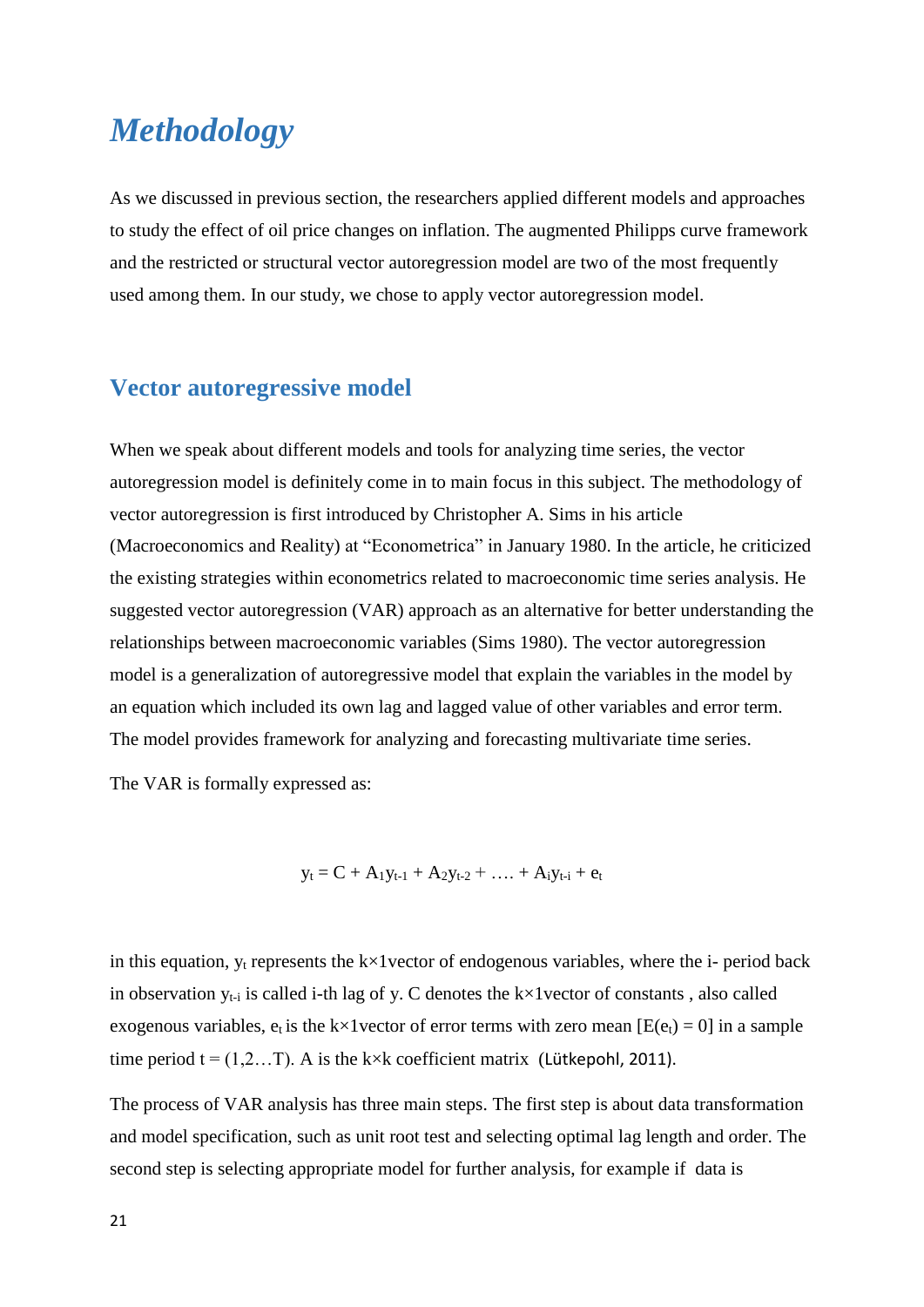stationary and integrated in order zero, then vector autoregression (VAR) model is appropriate for analysis, but if the data is non stationary and there happen to be cointegration among variables, a vector error correction model (VECM) should be applied. The last step is about implementing analysis and testing the robustness of results and interpreting them. This step includes stability test, innovation accounting and impulse response function…etc.

#### <span id="page-21-0"></span>**Stationary test**

Applying VAR model requires that time series need to be stationary. It means that statistical properties of the time series are constant over time. If a time series are non-stationary, then we have problem of Spurious regressions in a regression process. The spurious regression occurs when for example two time series have a trend over time, also non-stationary, the regression of one variable on another could results a high correlation because of trending, even though they don't have actual correlation (Phillips & Perron, 1988).

In order to evaluate whether a time series are stationary or not, we will conduct a unit root test. If a time series have not unit root, also integrated at order zero I(0), then it indicates that time series are stationary. If a time series contain one unit root, it is integrated in order one I(1) and considered non-stationary. In this case, the time series have to be differenced to induce stationarity. If a time series have two unit root, indicating that it integrated in order two I(2) and we have to difference it twice.

There are several ways to conduct a unit root test. Augmented Dickey Fuller test (ADF) is one of the most commonly used approaches. In ADF, null hypothesis will be:  $H_0$ : series contains a unit root, and alternative hypothesis is: H<sub>1</sub>: series are stationary (don't contain a unit root).

We conducted ADF test for all four variables – Brent spot price, CPI, Interest rate and NOK/USD exchange rate. The results from the test are following:

| Variables | Test value | P-value | <b>Status</b> |
|-----------|------------|---------|---------------|
| Log.Crude | $-6.4534$  | < 0.01  | Stationary    |
| Log.CPI   | $-6.5146$  | < 0.01  | Stationary    |
| Log.IR    | $-3.6$     | 0.03511 | Stationary    |
| Log.EXR   | $-7.8676$  | < 0.01  | Stationary    |

Table 2. results from ADF test. Conducted in Rstudio.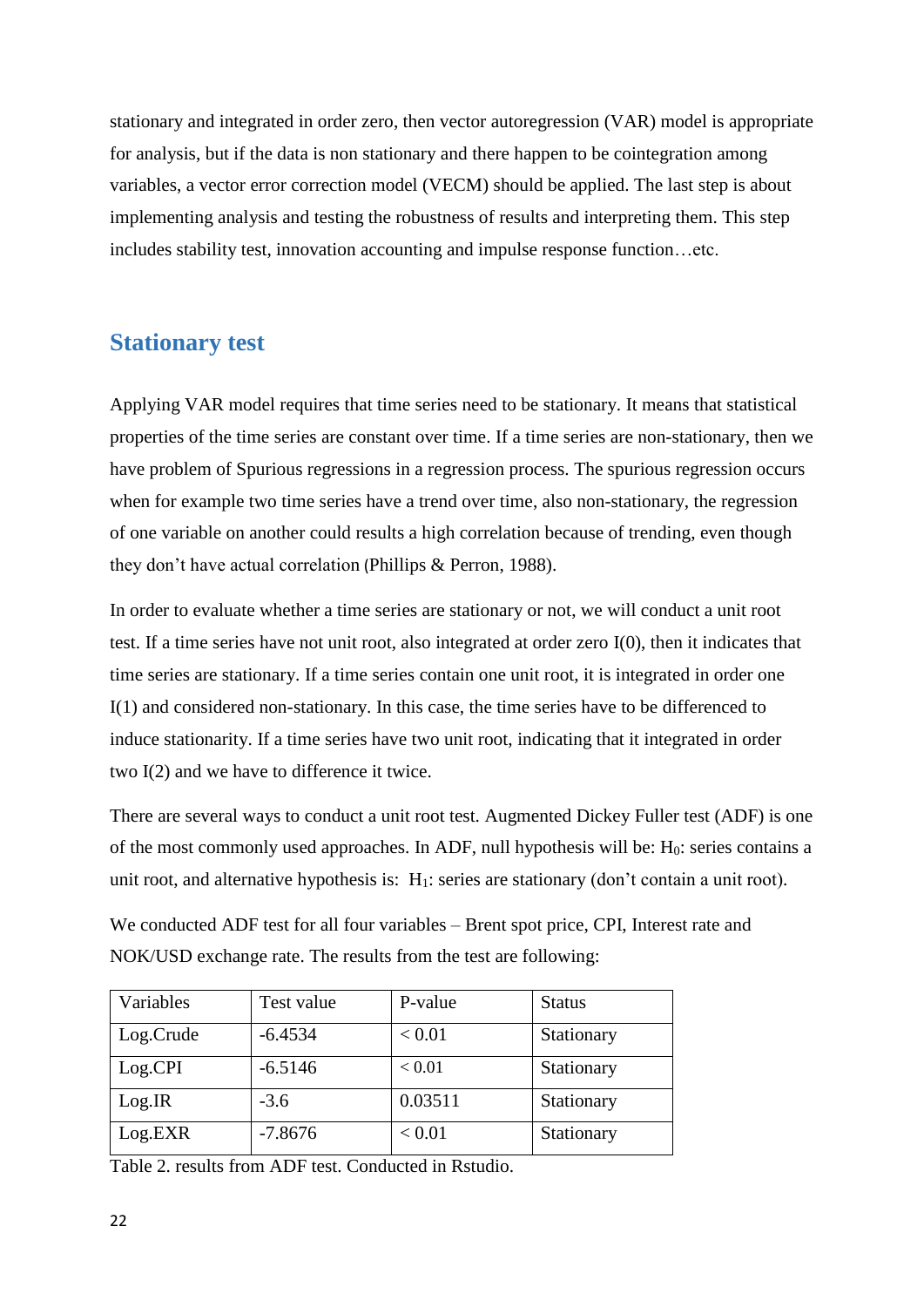From the table, we can clearly see that null hypothesis should be rejected at 5% significance level. Both for Log.Crude, Log.CPI and Log.EXR have P-value lower then 0.01 and Log.IR has highest P-value among variables, but still lower than 0.05, therefore considered statistically insignificant. The results from ADF test indicates that all the variables are stationary and we are ready to estimate VAR.

#### <span id="page-22-0"></span>**Ordering of the variables in VAR**

When we construct a VAR model, it is important to construct it with appropriate ordering. Because the ordering of the variables in the VAR, can play critical role on the results of impulse response functions. Cholesky ordering is the generally accepted way of ordering of the variables. In Cholesky ordering, we order the variables based on their exogeneity, which means the most exogenous variable – the variable that not affected by development of other variables in the model should take the first place. Then comes the second variable which is less exogenous than the first variable and more exogenous than other variables and so on. In order to determine the degree of exogeneity of the variables, we used basic economic understanding and suggestions of the previous studies that dealt with similar situations.

We applied an small and open economy assumption for Norwegian economy as the case for other studies (Bjørnland 2008). According to this assumption, it is plausible to assume that international oil price will not be affected by macroeconomic indexes of Norwegian economy. Therefore, it is reasonable to place the oil price as first variable. When it comes to inflation as represented by consumer price index, it can arguably come after oil price, but before monetary policy and exchange rate. Because as a small, open economy that huge portion of export and economic activities, as well as national income are related to oil and gas, the economic activities will be affected by oil price and thus both production and consumer prices (in which extent is a subject of further discussion). The monetary policy then will be introduced and implemented as a reaction to the change in the economic environments, namely keep the inflation under control in this case. It will certainly take some time to affect inflation through monetary policy. Therefor interest rate comes after inflation (CPI). This is also the common assumption made by previous studies (see Christiano et al 1999) and (Bjørnland 2008).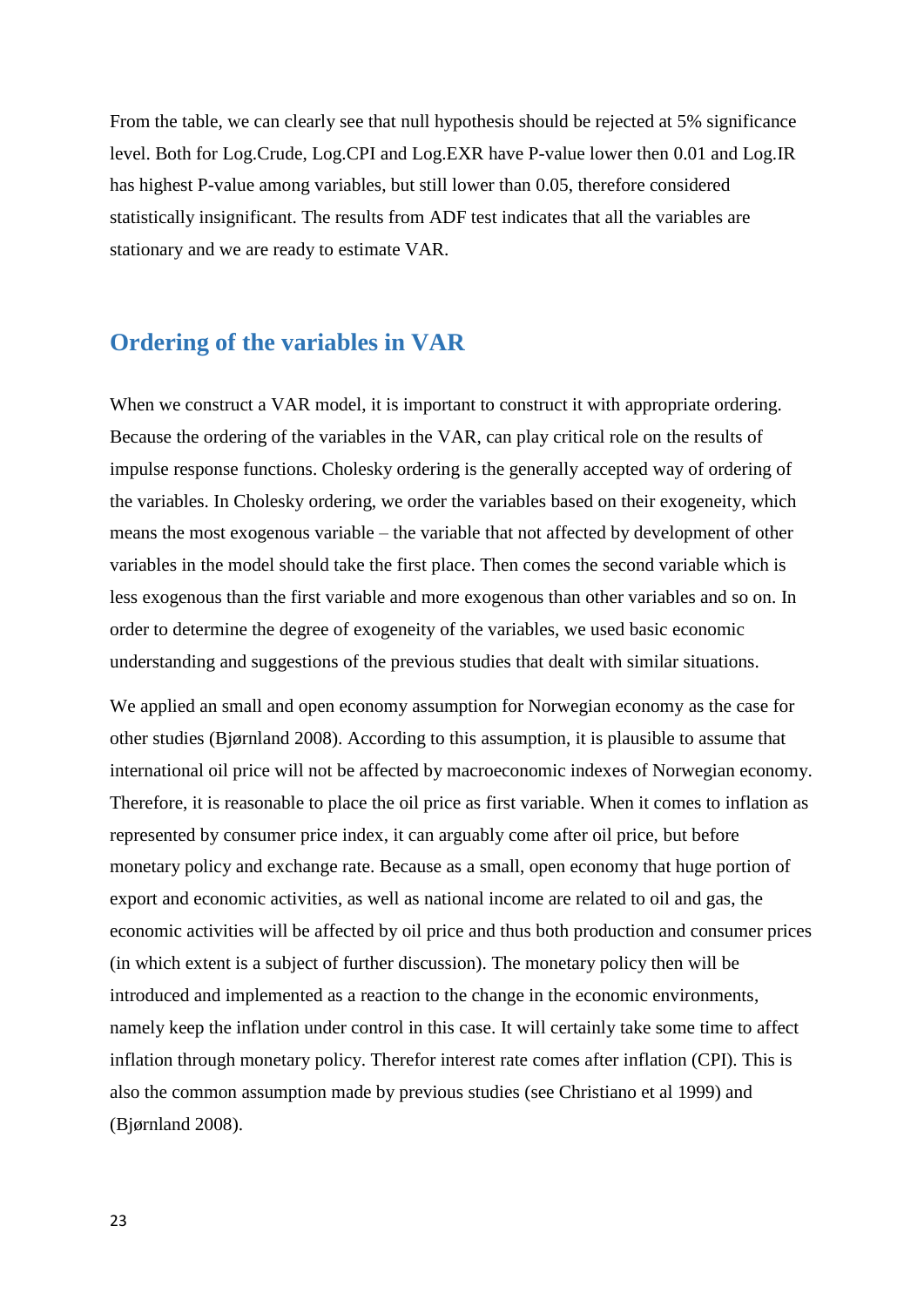The exchange rates are directly affected by interest rates. Some studies also suggest that Norwegian exchange rates was influenced by oil prices (Akram 2004). So, it is plausible to place the exchange rates at last.

#### <span id="page-23-0"></span>**Lag length selection**

Another important procedure we have to notice when we use a VAR approach is the selection of lag length of the variables. If the lags are too short, it may cause autocorrelation in error terms and if there are too large number of lags, then it leads to insignificant results and it will press the degree of freedom. We conducted a pre-estimation lag order (length) selection statistics in Stata. The test results are shown in Appendix (). We determined the appropriate lag length based on some information criteria applied in test. The FPE (final prediction error) and AIC (Akaike information criterion) suggested the lag length of 3, while HQIC (Hannah-Quinn Information Criterion) and SBIC (Schwarz's Bayesian information criterion) suggest one and zero lag respectively. We decided to select three lags because it is selected by both AIC and FPE and AIC is more suitable our sample size (Xu, 2010).

| Sample:                     | Selection-order criteria<br>$13 -$ | 180       |    |               |              | Number of obs |             | 168<br>$=$  |
|-----------------------------|------------------------------------|-----------|----|---------------|--------------|---------------|-------------|-------------|
| lag                         | LL                                 | LR.       | df | $\mathcal{P}$ | FPE          | AIC           | HOIC        | SBIC        |
| $\Omega$                    | 1769.22                            |           |    |               | $8.8e - 15$  | $-21.0145$    | $-20.9844$  | $-20.9402*$ |
| $\mathbf{1}$                | 1792.15                            | 45.855    | 16 | 0.000         | $8.1e-15$    | $-21.097$     | $-20.9461$  | $-20.7251$  |
| $\mathcal{D}_{\mathcal{A}}$ | 1833.9                             | 83.511    | 16 | 0.000         | $6.0e-15$    | $-21.4036$    | $-21.1319*$ | $-20.7342$  |
| 3                           | 1857.37                            | 46.922    | 16 | 0.000         | $5.5e - 15*$ | $-21.4924*$   | $-21.1$     | $-20.5255$  |
| 4                           | 1862.3                             | 9.8653    | 16 | 0.874         | $6.2e-15$    | $-21.3607$    | $-20.8475$  | $-20.0962$  |
| 5                           | 1874.83                            | 25.06     | 16 | 0.069         | $6.5e-15$    | $-21.3194$    | $-20.6855$  | $-19.7574$  |
| 6                           | 1884.36                            | 19.061    | 16 | 0.266         | $7.1e-15$    | $-21.2424$    | $-20.4877$  | $-19.3829$  |
| 7                           | 1895.11                            | 21.507    | 16 | 0.160         | $7.5e-15$    | $-21.1799$    | $-20.3045$  | $-19.0229$  |
| 8                           | 1909.98                            | $29.741*$ | 16 | 0.019         | $7.7e - 15$  | $-21.1665$    | $-20.1703$  | $-18.7119$  |
| 9                           | 1921.66                            | 23.351    | 16 | 0.105         | $8.2e - 15$  | $-21.115$     | $-19.9981$  | $-18.3629$  |
| 10                          | 1926.63                            | 9.939     | 16 | 0.870         | $9.4e-15$    | $-20.9837$    | $-19.746$   | $-17.9341$  |
| 11                          | 1934.16                            | 15.065    | 16 | 0.520         | $1.1e-14$    | $-20.8829$    | $-19.5244$  | $-17.5358$  |
| 12                          | 1944.31                            | 20.305    | 16 | 0.207         | $1.2e-14$    | $-20.8132$    | $-19.3341$  | $-17.1686$  |

```
. varsoc logCPI logCrude logEXR logIR, maxlag(12)
```
Endogenous: logCP<br>Exogenous: \_cons Endogenous: logCPI logCrude logEXR logIR



Source: Stata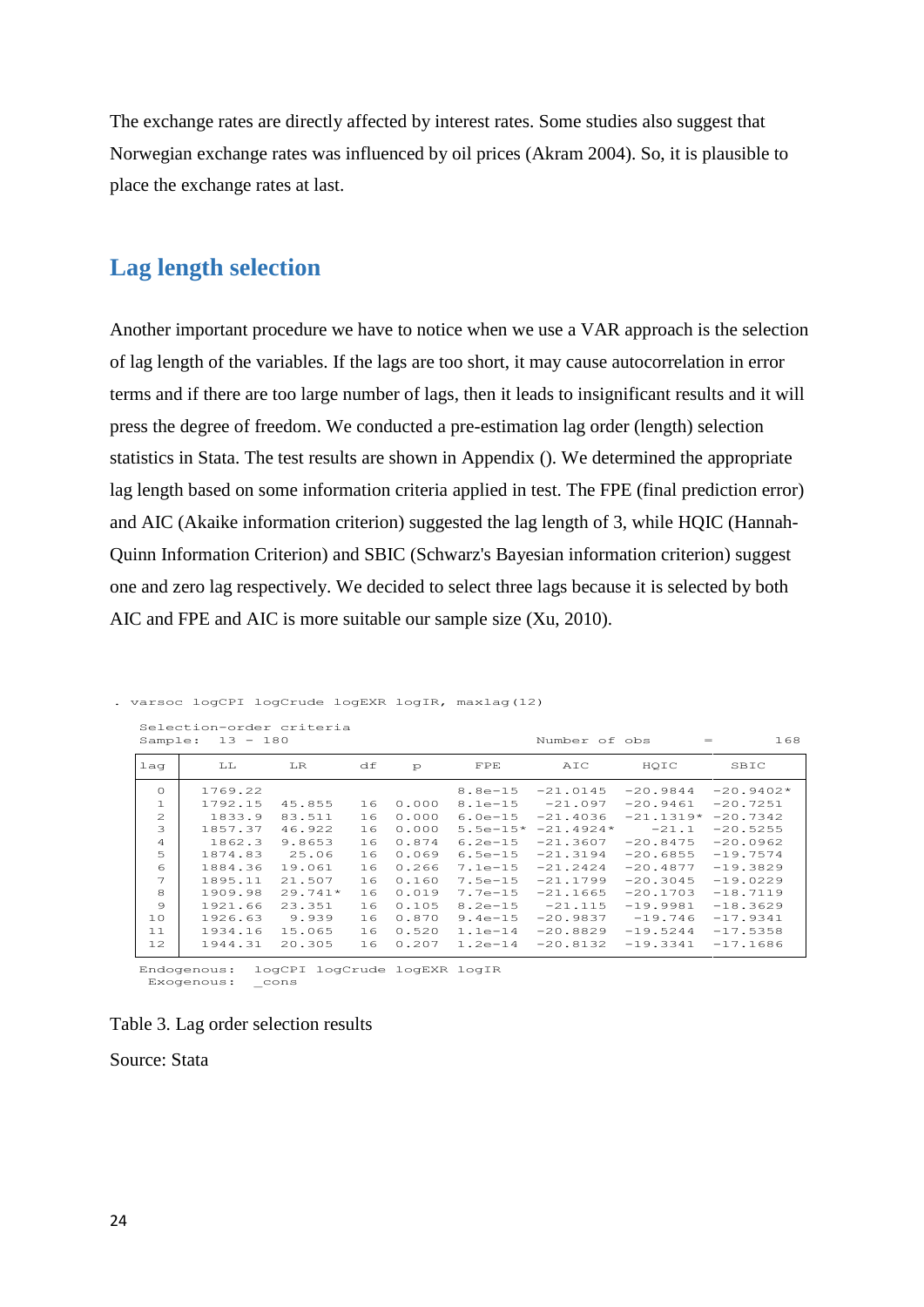## <span id="page-24-0"></span>*Analysis & Results*

After data transformation and model specification, we are finally ready to run our VAR model. The vector autoregression model carried out by Stata. The VAR treats all variables as endogenous, but however we also conducted another VAR analysis where oil price selected as exogenous variable. The order of the variables and lag length were selected based on the methodology and reasoning which discussed in previous part.

#### <span id="page-24-1"></span>**Short run analysis**

The results from the VAR model are shown in table 4 give us some insights about short run effects of oil price. The reason that the effect is considered to be short run is first, the variables are not cointegrated and second, there are only three lags included.

According to the results from model, we can conclude that there are no significant effect of oil price on inflation in the first lag, because p-value is greater than 0.05, so the coefficient is statistically insignificant. Possible explanation might be that the change in oil price will not immediately affect the inflation, it may take some time to pass through (1-2 months). We discovered a negative effect on inflation in the second lag order. But the effect is small, 10% increase (or decrease) in oil price causes 0.08% decrease (or increase) in consumer price inflation. the p-value is 0.009, also less than 5%, therefore, we consider this effect is statistically significant. Except this, we didn't find other significant effect of oil price change on other variables, namely exchange rate and interest rates.

The percentage change in consumer price index (CPI) can partly be explained by change in oil price as discussed above and strongly dependent on its own lag, which is not surprising, because inflation in a certain period can determine the expected inflation in next period and this hugely affects the actual rate of inflation. another interesting point that model indicated is the relationship between inflation and interest rate in the short run. According to the model, the change in inflation can in fact affect the interest rate, but we didn't discover any significant impact made by change in interest rate on inflation. This leads some skepticism about the effectiveness of the monetary policy in the short run.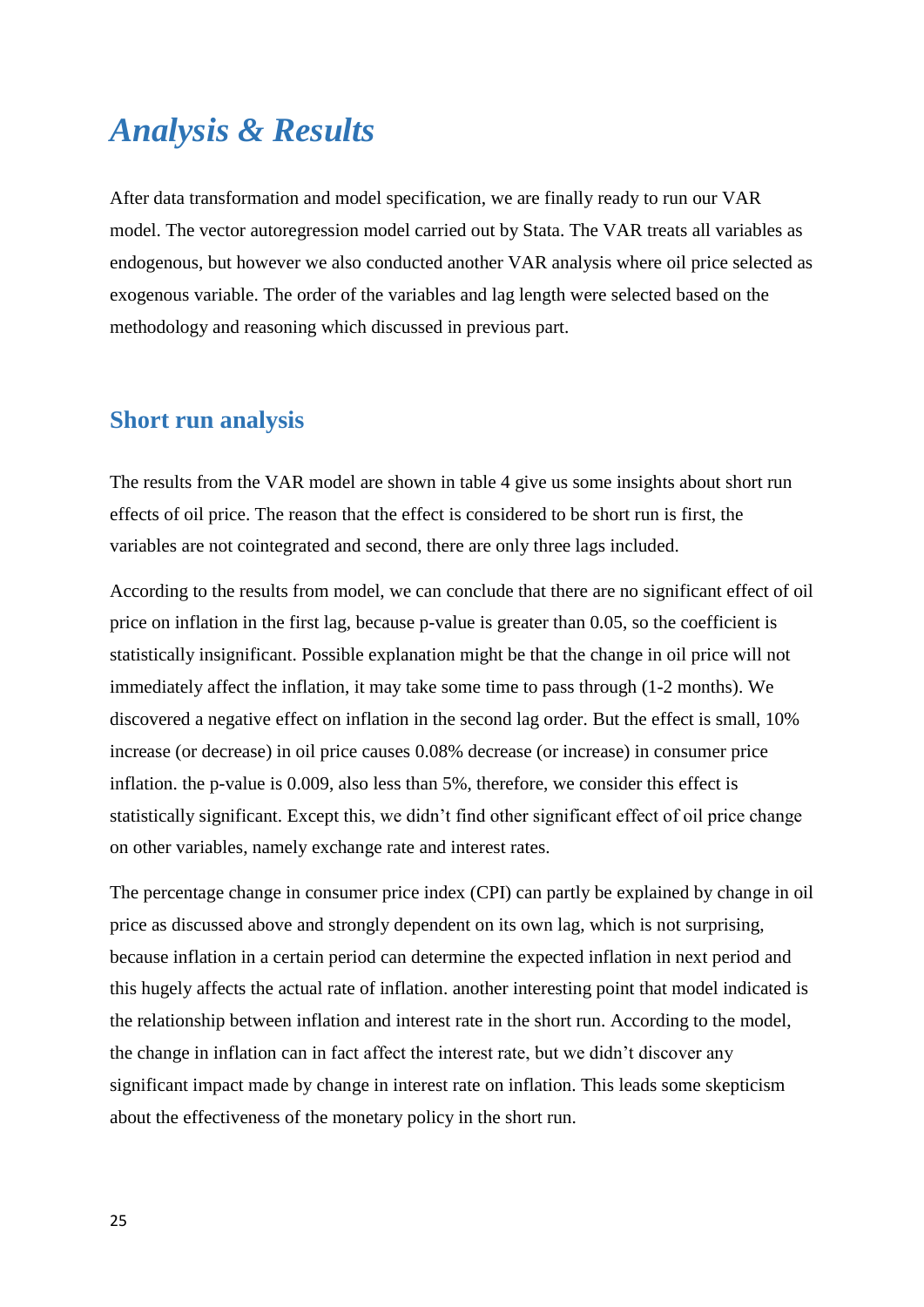. var logCrude logCPI logIR logEXR, lags(1/3)

Vector autoregression

| Sample:<br>$4 - 180$<br>Log likelihood -<br>FPE<br>Det (Sigma_ml) | 1963.793<br>$4.88e-15$<br>$2.71e-15$     |                                         |                                                 | Number of obs<br>AIC<br>HQIC<br>SBIC              |                                           | ユフフ<br>$-21.60218$<br>$-21.22375$<br>$-20.66907$ |
|-------------------------------------------------------------------|------------------------------------------|-----------------------------------------|-------------------------------------------------|---------------------------------------------------|-------------------------------------------|--------------------------------------------------|
| Equation                                                          | Parms                                    | <b>RMSE</b>                             | $R - s$ a                                       | chi2                                              | P > c h i 2                               |                                                  |
| logCrude<br>logCPI<br>logIR<br>logEXR                             | 13<br>$1.3\,$<br>13<br>13                | .087471<br>.00371<br>.060524<br>.003148 | 0.0688<br>0.4599<br>0.1652<br>0.1688            | 13.07197<br>150.7305<br>35.02663<br>35.9368       | 0.3638<br>0.0000<br>0.0005<br>0.0003      |                                                  |
|                                                                   |                                          |                                         |                                                 |                                                   |                                           |                                                  |
|                                                                   | Coef.                                    | Std. Err.                               | $\approx$                                       | P >  z                                            | [95% Conf. Interval]                      |                                                  |
| logCrude<br>logCrude<br>$1.1.$ .<br>L2.<br>L3.                    | .1046213<br>$-10083098$<br>$-1269967$    | .0737439<br>.0747118<br>.0754924        | 1.42<br>$-0.11$<br>$-1.68$                      | 0.156<br>0.911<br>0.093                           | $-0.39914$<br>$-1547422$<br>$-.2749591$   | .2491567<br>.1381227<br>.0209657                 |
| logCPI<br>L1.<br>$^{\mbox{\tiny L}2}$ .<br>L3.                    | $-3.869625$<br>.2115826<br>2.281376      | 1.633339<br>1.422039<br>1.477757        | $-2.37$<br>$\circ$ . 15<br>1.54                 | 0.018<br>0.882<br>0.123                           | $-7.070911$<br>$-2.575562$<br>$-16149741$ | $-16683393$<br>2.998727<br>5.177725              |
| logIR<br>$T - 1$ .<br>L2.<br>L3.                                  | $-10964595$<br>$-10499576$<br>.1198814   | .1086248<br>.1054104<br>.1056673        | $-0.89$<br>$-0.47$<br>$1.13$                    | 0.375<br>0.636<br>0.257                           | $-13093602$<br>$-12565582$<br>$-.0872226$ | .1164412<br>.1566429<br>.3269855                 |
| logEXR<br>$1.1$ .<br>L2.<br>L <sub>3</sub> .                      | $-18360414$<br>1.592064<br>2.75255       | 2.076796<br>2.100501<br>2.327725        | $ \circ$ . 4 $\circ$<br>$0.76$<br>1.18          | 0.687<br>$0.448$<br>0.237                         | $-4.906487$<br>$-2.524843$<br>$-1.809707$ | 3.234404<br>5.708971<br>7.314808                 |
| cons                                                              | .0030584                                 | .0073962                                | 0.41                                            | 0.679                                             | $-.0114378$                               | .0175546                                         |
| logCPI<br>logCrude<br>$1.1.$<br>$^{\mbox{\tiny L}2}$ .<br>L3.     | .001142<br>$-10083058$<br>$-0045049$     | .0031278<br>.0031688<br>.0032019        | 0.37<br>$-2.62$<br>$-1.41$                      | 0.715<br>0.009<br>0.159                           | $-10049883$<br>$-.0145166$<br>$-.0107806$ | 0072724<br>$-1002095$<br>.0017708                |
| logCPI<br>L1.<br>T.2.<br>L3.                                      | .1768797<br>.2455875<br>.1651249         | .0692767<br>.0603146<br>.0626778        | 2.55<br>4.07<br>2.63                            | $0.011$<br>0.000<br>0.008                         | .0410998<br>.1273731<br>.0422786          | .3126596<br>.363802<br>.2879711                  |
| logIR<br>L1.<br>L2.<br>L3.                                        | $-.001502$<br>$-10016326$<br>.0022624    | .0046072<br>.0044709<br>.0044818        | $-0.33$<br>$-0.37$<br>$\circ$ . $\circ$ $\circ$ | $\circ$ . 744<br>0.715<br>$0.614$                 | $-.010532$<br>$-0103954$<br>$-.0065218$   | .007528<br>.0071302<br>.0110465                  |
| logEXR<br>L1.<br>L2.<br>L3.                                       | .0370112<br>.7284563<br>$-$ .5093879     | .0880856<br>.089091<br>.0987285         | 0.42<br>8.18<br>$-5.16$                         | $0.674$<br>$\circ$ . $\circ \circ \circ$<br>0.000 | $-1356333$<br>.5538411<br>$-.7028923$     | .2096558<br>.9030715<br>$-13158835$              |
| cons                                                              | .0006171                                 | .0003137                                | 1.97                                            | 0.049                                             | $2.21e - 06$                              | .0012319                                         |
| logIR<br>logCrude<br>L1.<br>$^{\mbox{\tiny L2}}$ .<br>L3.         | $-.0961573$<br>.0357161<br>$-.0116072$   | .0510257<br>.0516954<br>.0522355        | $-1.88$<br>0.69<br>$-0.22$                      | 0.059<br>0.490<br>0.824                           | $-1.961657$<br>$- 0656051$<br>$-113987$   | .0038512<br>1370372<br>.0907725                  |
| logCPI<br>L1.<br>$1.2$ .<br>L3.<br>logIR                          | $-2.498787$<br>2.057274<br>$-1.032212$   | 1.130158<br>.9839523<br>1.022505        | $-2.21$<br>2.09<br>$-1$ . $0$ $1\,$             | 0.027<br>0.037<br>0.313                           | $-4.713855$<br>.128763<br>-3.036286       | $-.2837182$<br>3.985785<br>.9718612              |
| $1.1.$ .<br>$L2$ .<br>$L3$ .<br>logEXR                            | $-1166257$<br>$-1254523$<br>.0619797     | .0751609<br>.0729367<br>.0731144        | $-1.55$<br>$-3.49$<br>0.85                      | 0.121<br>0.000<br>0.397                           | $-.2639383$<br>$-13974764$<br>$-.081322$  | .0306869<br>$-1115697$<br>.2052814               |
| $\mathbbm{L}\,\mathbbm{1}$ .<br>$^{\mbox{\tiny L}2}$ .<br>L3.     | 1.602178<br>.0202638<br>1.799476         | 1.436999<br>1.453402<br>1.610625        | 1.11<br>$\circ$ . $\circ$ 1<br>1.12             | 0.265<br>0.989<br>0.264                           | $-1.214288$<br>$-2.828351$<br>$-1.357291$ | 4.418645<br>2.868879<br>4.956242                 |
| $\mathsf{\_}$ cons                                                | $-0148374$                               | .0051176                                | $-2.90$                                         | $0.004$                                           | $-.0248678$                               | $-1004807$                                       |
| logEXR<br>logCrude<br>L1.<br>$^{{\tt L}2}$ .<br>L3.               | $-10005153$<br>$-0008107$<br>$-.0027416$ | .0026544<br>.0026892<br>.0027173        | $-0.19$<br>$-0.30$<br>$-1.01$                   | 0.846<br>0.763<br>0.313                           | $-10057178$<br>$-10060815$<br>$-10080675$ | .0046872<br>.0044601<br>.0025842                 |
| logCPI<br>$1.1$ .<br>L2.<br>L <sub>3</sub> .                      | $-.0206386$<br>.0564899<br>.0503187      | .0587915<br>.0511858<br>0531914         | $-0.35$<br>1.10<br>0.95                         | 0.726<br>0.270<br>0.344                           | $-.1358679$<br>$-.0438325$<br>$-.0539345$ | .0945907<br>.1568123<br>.1545719                 |
| logIR<br>L1.<br>$^{{\rm L2}}$ .<br>L3.                            | .0036683<br>.0030016<br>.0032652         | .0039099<br>.0037942<br>.0038035        | 0.94<br>0.79<br>0.86                            | $0$ . 348<br>0.429<br>0.391                       | $-.003995$<br>$-004435$<br>$-.0041895$    | .0113316<br>.0104381<br>.0107198                 |
| logEXR<br>$1.1$ .<br>L2.<br>L3.                                   | .1985409<br>.1401055<br>.1159819         | .0747536<br>.0756069<br>.0837858        | 2.66<br>1.85<br>1.38                            | 0.008<br>0.064<br>0.166                           | .0520264<br>$-10080813$<br>$-.0482352$    | .3450553<br>.2882924<br>.2801989                 |
| cons                                                              | 0001192                                  | .0002662                                | 0.45                                            | 0.654                                             | $-.0004026$                               | .000641                                          |

Table 4. Results from VAR model

Source: Stata

.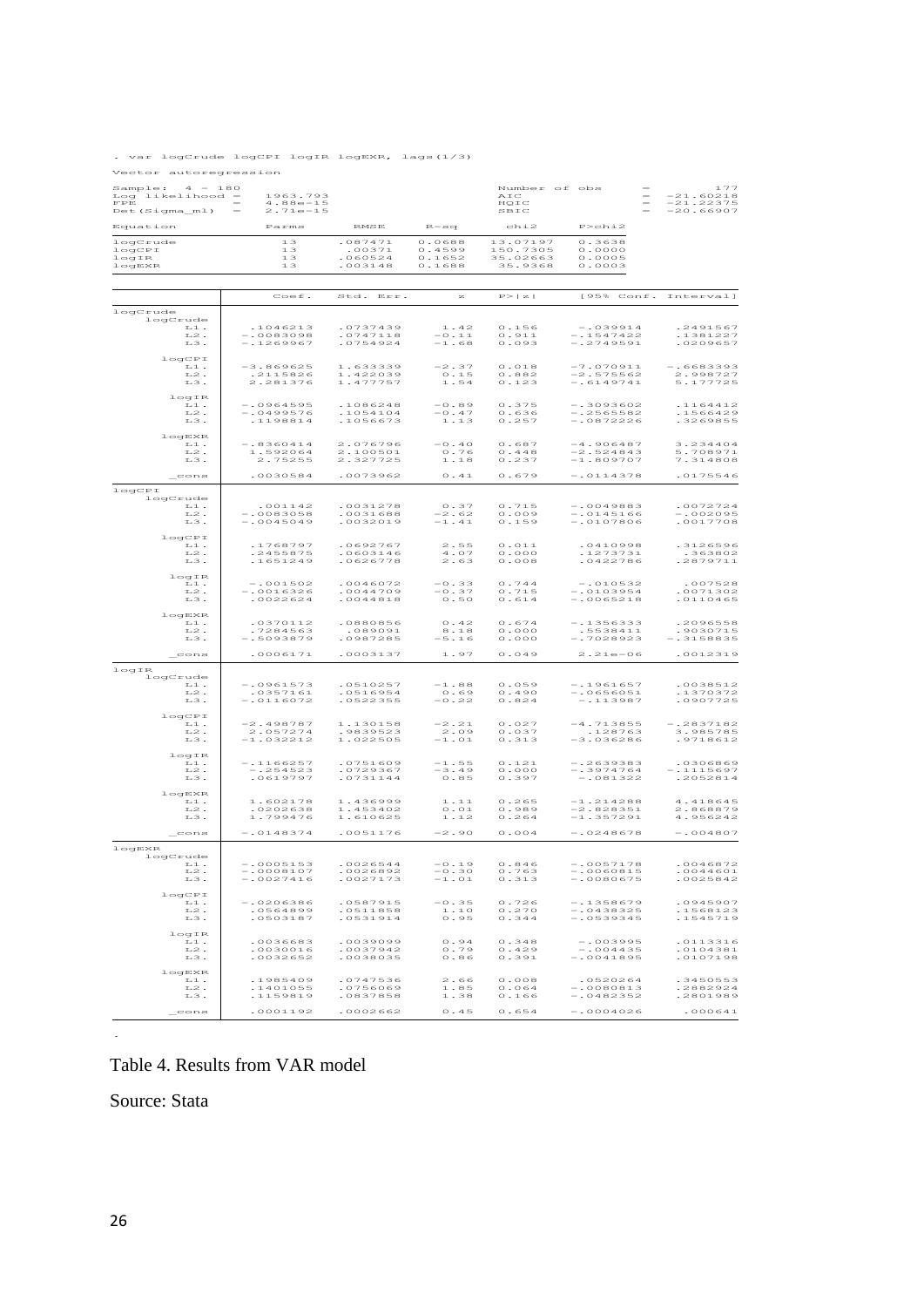#### <span id="page-26-0"></span>**Granger causality test**

Granger causality test was introduced by Granger, C. W. J (1980), it is a statistical hypothesis test that tests one variable can be the cause of another variable. In the context of multivariate analysis, by fitting Grander causality in our vector autoregression model, we can formulate the null hypothesis for example as:  $H<sub>0</sub>$ : there are no short run causality from lagged variable logCrude to logCPI. In other words, change oil price and its lags jointly does not cause change in inflation. in table 5, we see the results from a Granger causality test performed by Stata. Results are indicated that when logCrude is excluded while logCPI is the dependent variable, the p-value is 0.02, also less then 5%. In this case, we will reject the null hypothesis, this means change in oil price can in fact causes change in inflation. according to the results, the change in exchange rate can also explain changes in inflation (p-value is zero). We can also reject the null hypothesis that there are no short run causality from all other variables (oil price, interest rate and exchange rate) to CPI. It means change in oil price, interest rate and exchange rate are jointly explaining the change in inflation.

However, there are no short run causality from any other variables, jointly or separately to oil price, which is also plausible that as a small, open economy, the economic conditions in Norway does not significantly affect the international oil price.

Table 5. Granger causality test

#### Source: Stata

. vargranger

| Granger causality Wald tests |          |        |         |                    |
|------------------------------|----------|--------|---------|--------------------|
| Equation                     | Excluded | chi2   |         | $df$ Prob $>$ chi2 |
| logCrude                     | logCPI   | 6.4687 | 3       | 0.091              |
| logCrude                     | logIR    | 3.1003 | 3       | 0.376              |
| logCrude                     | logEXR   | 2.4105 | 3       | 0.492              |
| logCrude                     | AT.T.    | 10.787 | $\circ$ | 0.291              |
| logCPI                       | logCrude | 9.8151 | 3       | 0.020              |
| logCPI                       | logIR    | .6502  | 3       | 0.885              |
| logCPI                       | logEXR   | 82.547 | 3       | 0.000              |
| logCPI                       | AT.T.    | 95.763 | $\circ$ | 0.000              |
| logIR                        | logCrude | 3.8214 | 3       | 0.281              |
| logIR                        | logCPI   | 10.234 | 3       | 0.017              |
| logIR                        | logEXR   | 3.2143 | 3       | 0.360              |
| logIR                        | AT.T.    | 18.199 | $\circ$ | 0.033              |
| logEXR                       | logCrude | 1.2429 | 3       | 0.743              |
| logEXR                       | logCPI   | 2.5441 | 3       | 0.467              |
| logEXR                       | logIR    | 1.6108 | 3       | 0.657              |
| logEXR                       | AT.T.    | 4.9095 | $\circ$ | 0.842              |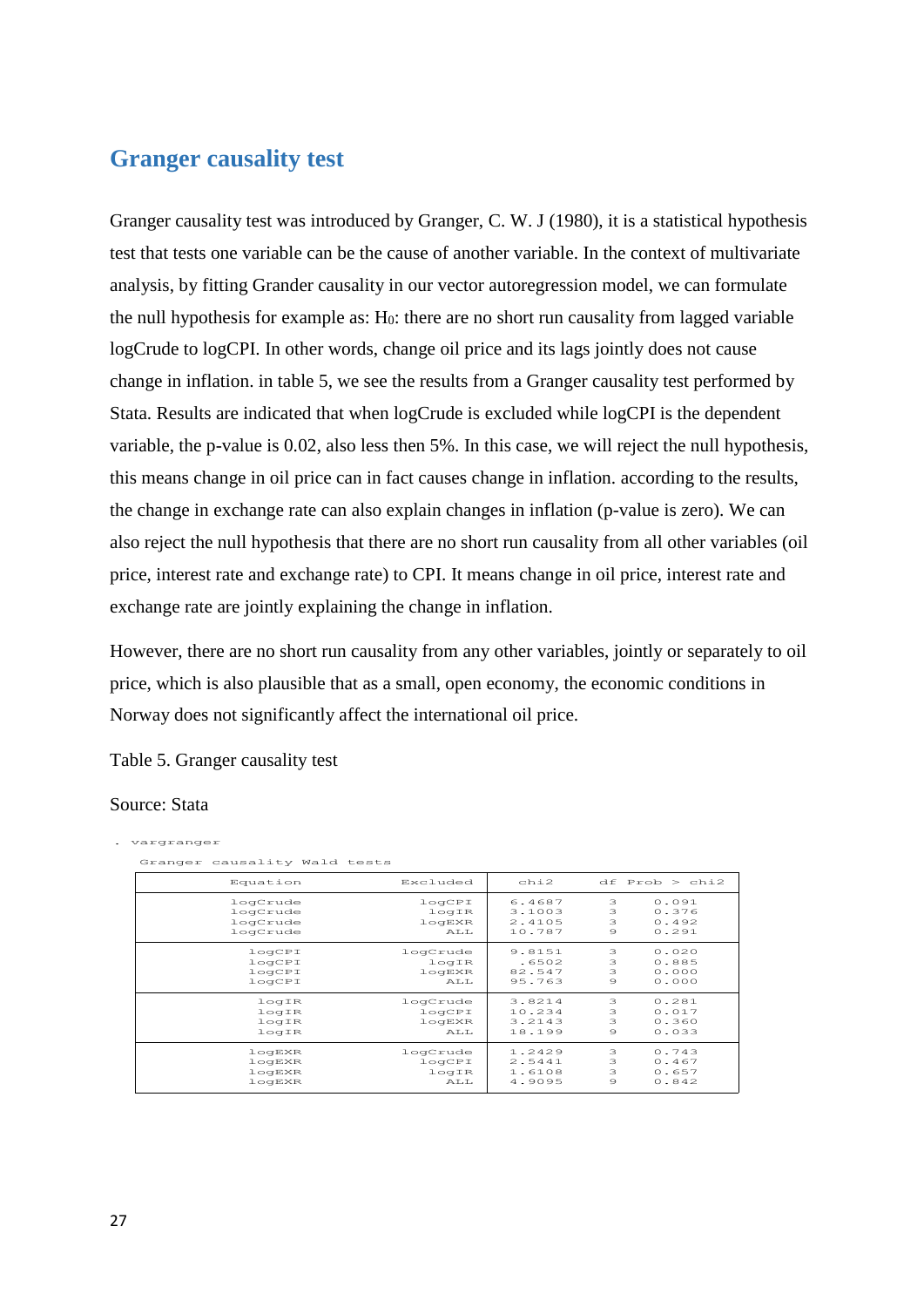#### <span id="page-27-0"></span>**Model diagnostics and tests**

It is always useful to apply some diagnostic techniques and tests in order to examine stability, robustness and other limitations of the model. There are some tests that can help us to do that.

Stability test – we run a stability test to check the stability condition of VAR estimates. VAR satisfies the stability condition if all roots (Eigenvalues) is inside the unit circle. We can clearly see from figure 7 that there are no roots outside the unit circle, thus, over model is stable.



Figure 7. the stability graphs Source: Stata

Test for autocorrelation – we tested the residual autocorrelation by applying Lagrange multiplier test. The null hypothesis from the test is  $H_0$ : there are no autocorrelation at lag order. The results from the Lagrange multiplier test indicates that, we are failed to reject the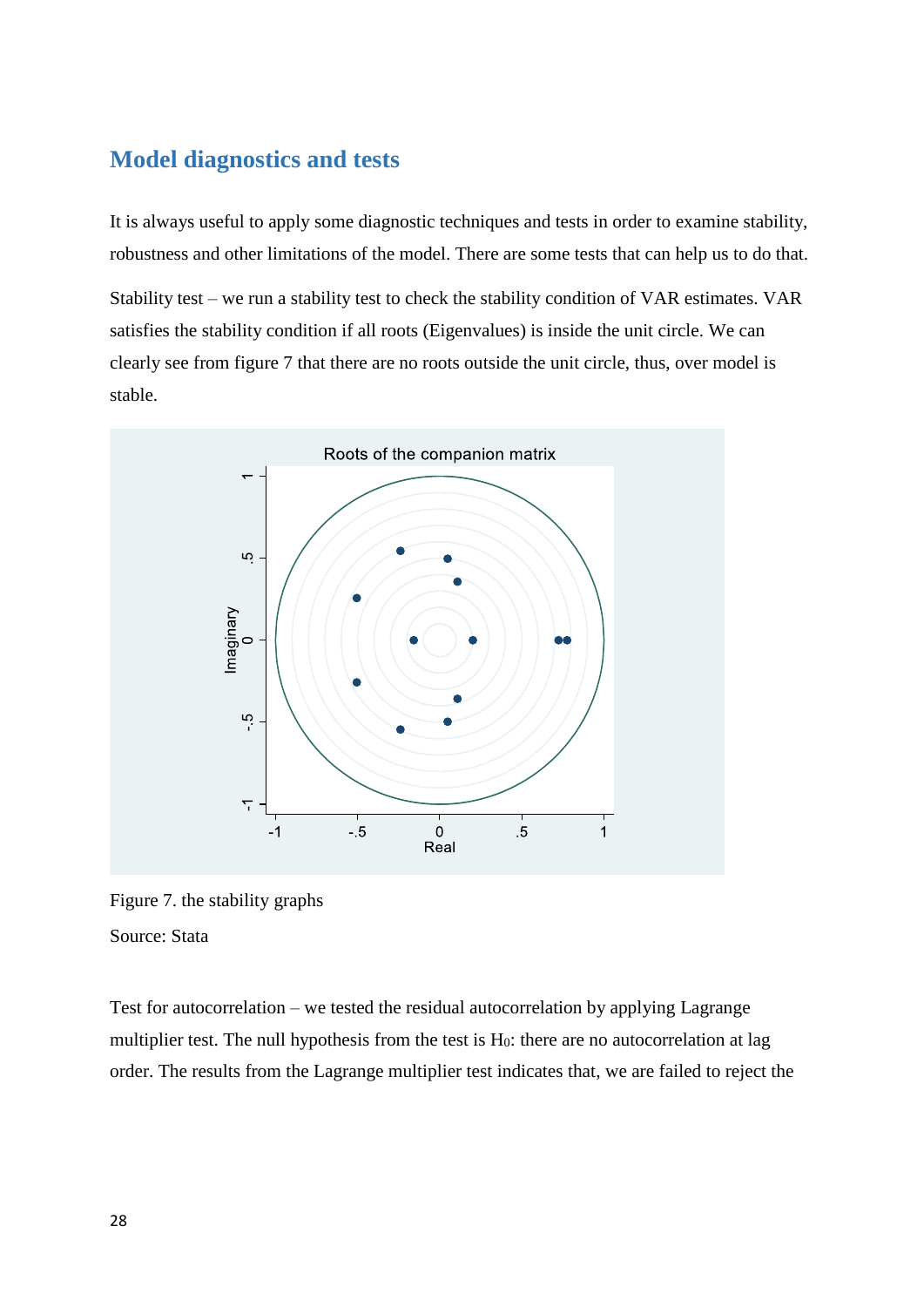null hypothesis. It means that there is no autocorrelation.

Lagrange-multiplier test

| laq | chi2    | df | Prob > chi2 |
|-----|---------|----|-------------|
|     | 9.8686  | 16 | 0.87340     |
| 2   | 11.5146 | 16 | 0.77667     |
| З   | 20.6325 | 16 | 0.19307     |
|     |         |    |             |

Table 6. Lagrange multiplier test

Source: Stata

3). Test for normally distributed disturbance – in this test we will examine whether the residuals normally distributed. The Jarque-Bera test was applied. The null hypothesis will be H0: residuals are normally distributed. But in this case, we rejected the null hypothesis since p-value of all the variables are zero. Hence, we concluded that residuals are not normally distributed.

#### Table 7. Jarque-Beta test

#### Source: Stata

Jarque-Bera test

| Equation        | chi2              |                                 | $df$ Prob $>$ chi <sub>2</sub> |
|-----------------|-------------------|---------------------------------|--------------------------------|
| logCrude        | 34.524            | 2                               | 0.00000                        |
| logCPI<br>logIR | 32.520<br>142.050 | $\overline{2}$<br>$\mathcal{P}$ | 0.00000<br>0.00000             |
| logEXR          | $3.5e + 04$       | - 2                             | 0.00000                        |
| ALL             | $3.5e + 04$       | - 8                             | 0.00000                        |
|                 |                   |                                 |                                |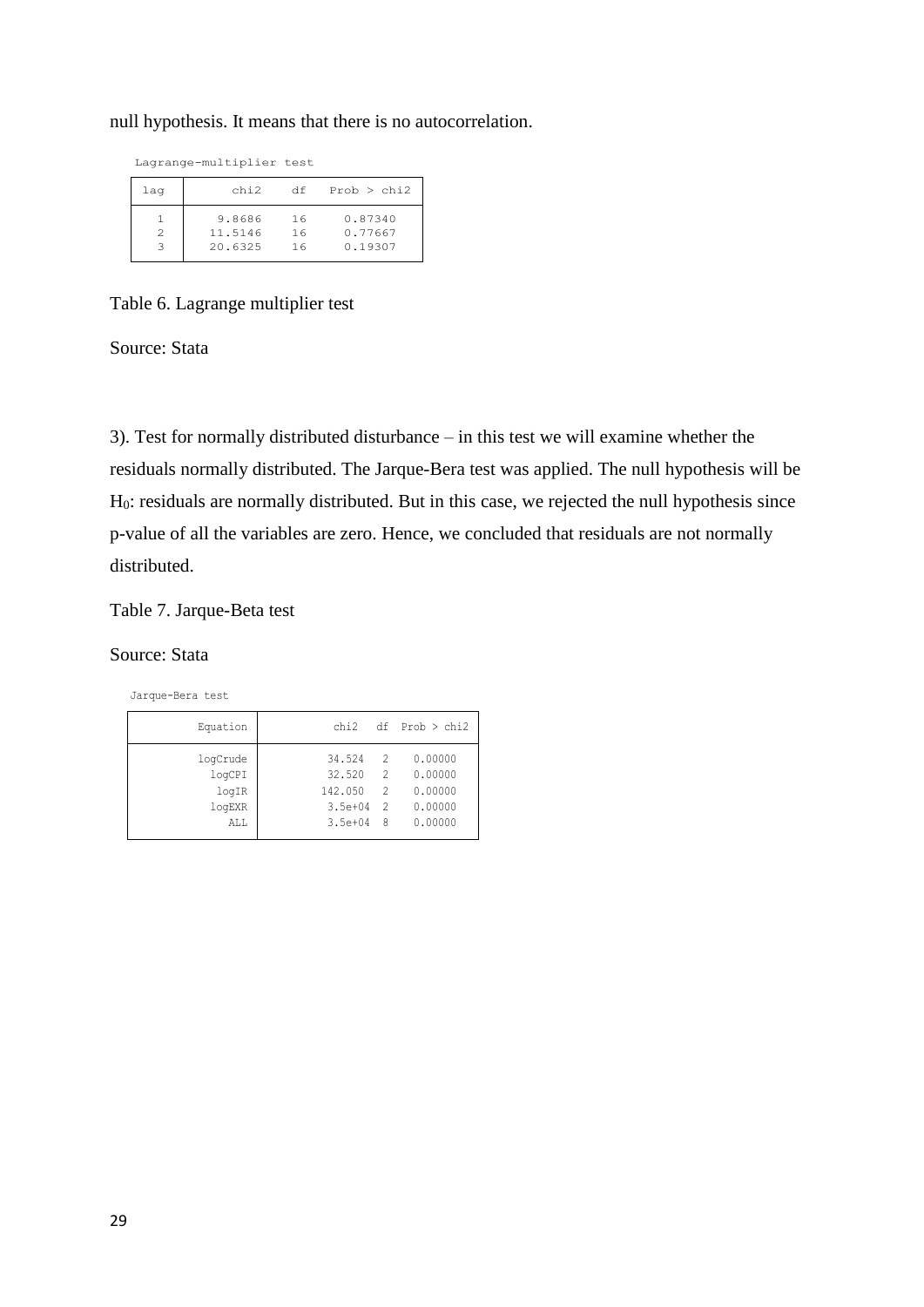### <span id="page-29-0"></span>*Conclusion*

In this thesis, we wanted to answer the question about how changes in oil price has affected the inflation in Norway in recent years. In the beginning, we introduced some previous studies that are relevant and insightful for our topic. We presented some of the main conclusions that previous literature has offered and how it relates to our research question. We also discussed how international oil market and Norwegian oil industry has developed over time and how they are connected to each other.

We collected monthly observation of oil price, consumer price index, interest rate and exchange rates. We then modified and transformed the data to apply for our analysis. We chose vector autoregression (VAR) model for our research method since it is most commonly used in empirical works related to macroeconomic time series analysis. We tested the stationarity of the data, selecting lag length and did other preparational work before we run VAR.

We applied vector autoregression model, Granger causality test and some other diagnostics and tests. By analyzing and discussing the results, we formed some conclusions for our research question. First, the change in oil price arguably can cause some change in inflation in the short run. However, the effect is very limited. The results from VAR shows that 10% increase in oil price can decrease the inflation rate by 0.08%, only in the second lag. Some of the previous studies reported that oil price shock will actually contributed to a higher inflationary environment in the net oil importing economies. As a net oil exporter, Norway is expected to do the opposite, so the results are plausible. Second, even though our model is stable, and no autocorrelation has discovered, there are still some limitations and weaknesses in the model, according to Jarque-Bera test, the residuals are not normally distributed. In addition to that our sample period is relative short comparing with other empirical studies.

In conclusion, there are very limited negative effect of oil price fluctuation on Norwegian consumer price inflation has been detected. But, we need a more robust and thorough analysis to suggest this proposition.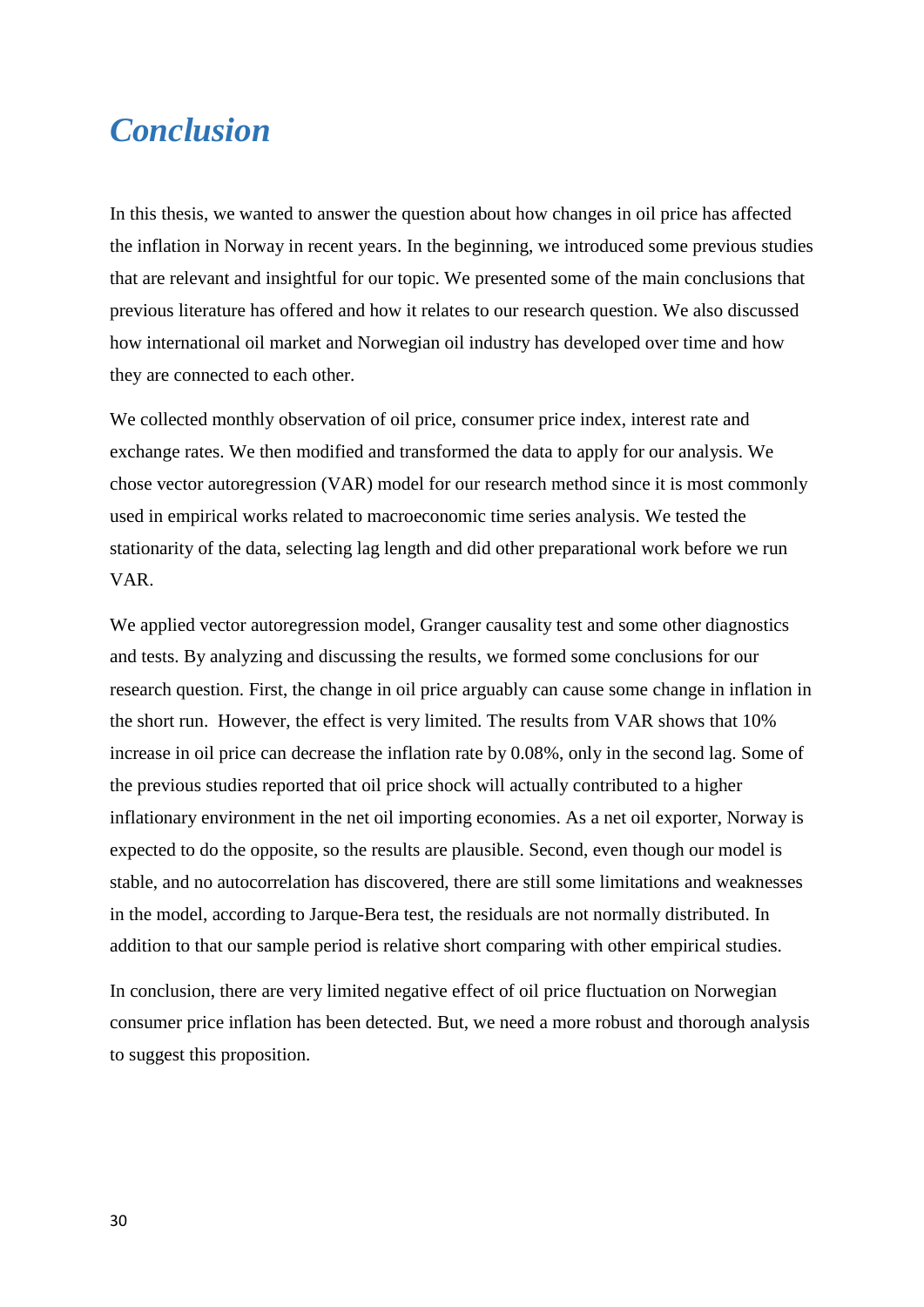## <span id="page-30-0"></span>**Reference:**

Akram, Q.F. (2004), "Oil prices and exchange rates - Norwegian evidence", Econometric Journal, December 2004, , Volume7, Issue2 Pages 476-504

Christiano, L.J., Eichenbaum, M. and C.L. Evans (1999), "Monetary Policy Shocks: What Have we Learned and to What End?," in J.B. Taylor and M. Woodford, eds., Handbook of Macroeconomics. Volume 1A. n., pp. 1-48.

Christopher A Sims, (1980), "Macroeconomics and reality", Econometrica, Vol. 48, No. 1, Ja

Dr. Siok Kun Sek (2017) "Impact of oil price changes on domestic price inflation at disaggregated levels: Evidence from linear and nonlinear ARDL modeling", Energy (2017) 204-217

"General Information - Organization of the Petroleum Exporting Countries" (2012), available at:

[https://www.opec.org/opec\\_web/static\\_files\\_project/media/downloads/publications/GenInfo.p](https://www.opec.org/opec_web/static_files_project/media/downloads/publications/GenInfo.pdf) [df](https://www.opec.org/opec_web/static_files_project/media/downloads/publications/GenInfo.pdf)

Granger, C.W.J. (1980). "Testing for causality: A personal viewpoint". Journal of Economic Dynamics and Control. 2: 329–352

Hilde C. Bjørnland 1998. "Economic Fluctuations in a Small Open Economy – Real versus Nominal Shocks", Discussion Papers No. 215, March 1998 Statistics Norway, Research Department

Hilde C. Bjørnland (2008), "Oil price shocks and stock market booms in an oil exporting country", Scottish Journal of Political Economy, Volume56, Issue2, Pages 232-254

Jimenez-Rodriguez and Sanchez (2005) "Oil Price Shocks and Real GDP Growth – Empirical Evidence for Some OECD Countries", Applied Economics, 2005, vol. 37, issue 2, 201-228

José De Gregorio, Oscar Landerretche, and Christopher Neilson (2007). "Another Pass-Through Bites the Dust? - Oil Prices and Inflation", Economía, Brookings Institution Press, Volume 7, Number 2, Spring 2007, pp. 155-208